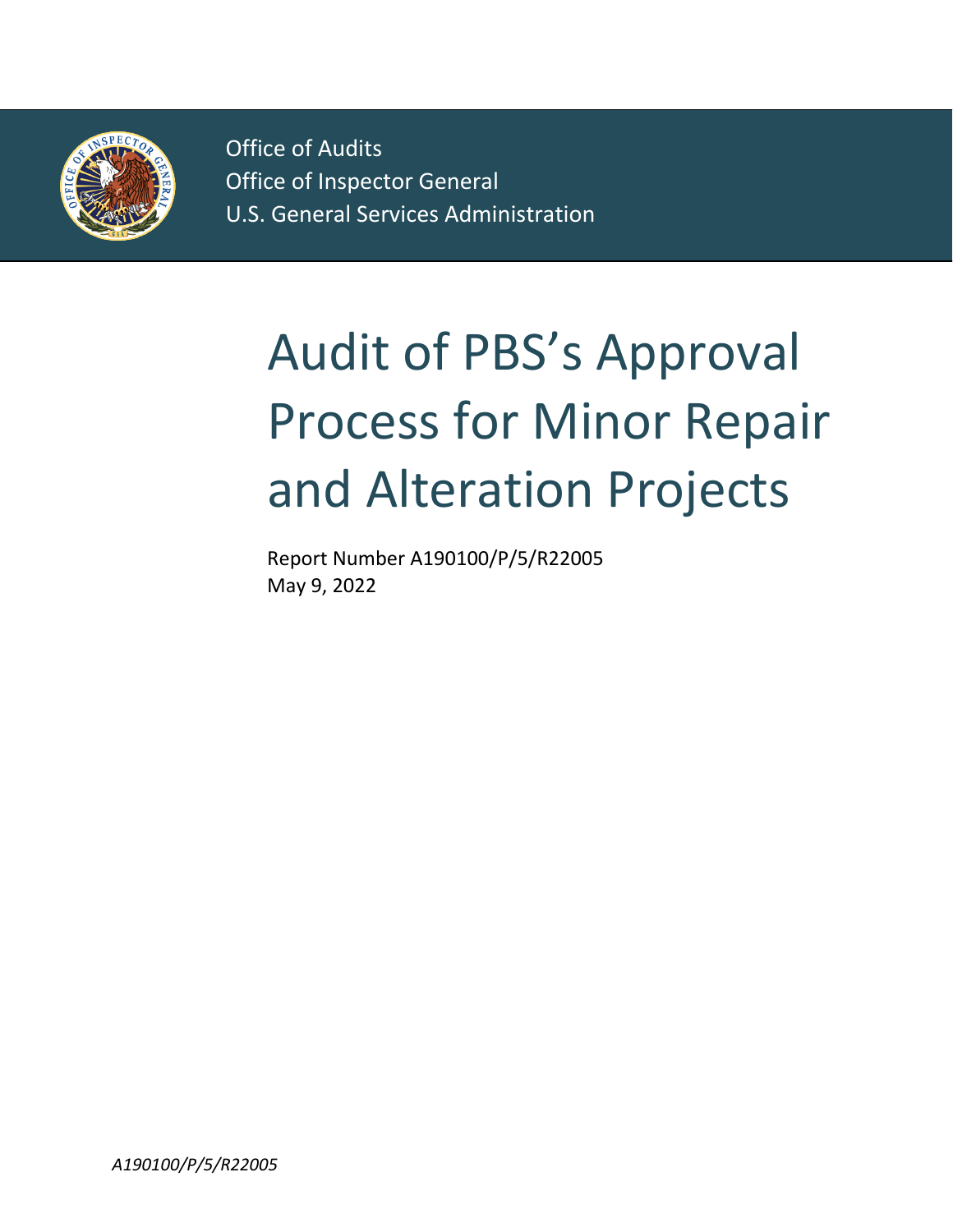### *Executive Summary*

**Audit of PBS's Approval Process for Minor Repair and Alteration Projects** Report Number A190100/P/5/R22005 May 9, 2022

#### **Why We Performed This Audit**

This audit was included in our *Fiscal Year 2019 Audit Plan*. GSA Public Buildings Service's (PBS's) minor repair and alteration projects are designed to keep federal buildings in serviceable condition, preventing small projects from becoming larger and more costly. Since Fiscal Year (FY) 2015, Congress has authorized GSA to spend an average of \$346.5 million each year to fund these projects. In recent years, PBS has asserted that the repair and alteration needs of its aging building inventory are far outpacing available funding. Accordingly, PBS must carefully manage its minor repair and alteration projects to allocate funds to its most critical needs.

The objective of the audit was to determine whether PBS's minor repair and alteration project prioritization process ensures that the most critical projects are funded.

#### **What We Found**

In FY 2015, the PBS Office of Portfolio Management and Customer Engagement's Capital Assessment and Allocation Division (Portfolio Management) established a centralized process to review and approve minor repair and alteration project requests submitted by PBS's 11 regional offices. Portfolio Management's approval process was intended to prioritize the minor repair and alteration projects based on Decision Lens, a software tool that scores projects nationwide using a common set of objective criteria. However, we found that Portfolio Management's review and approval process had no discernible effect on which projects were actually performed in FY 2019 and FY 2020. Rather, Portfolio Management approved projects based almost exclusively on project rankings submitted by the regions and, in cases where regions could not perform an approved project, the regions were able to redirect funding to other projects without Portfolio Management's approval.

PBS should determine if a centralized approval process is the most effective way to ensure that its limited funding is directed to the most critical needs of its buildings. If so, PBS should improve how it uses its project prioritization software, Decision Lens, to enhance the centralized approval process.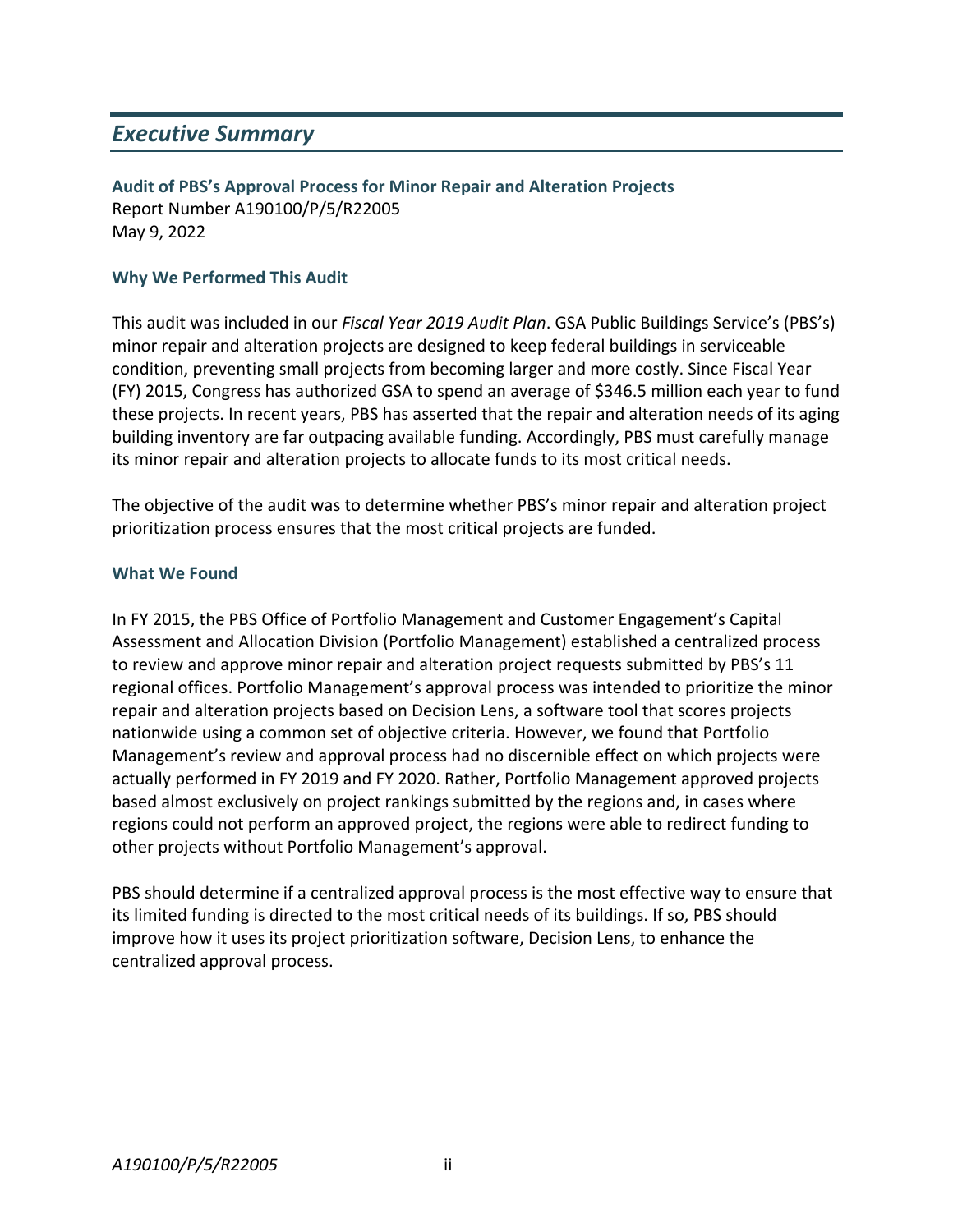#### **What We Recommend**

We recommend that the PBS Commissioner:

- 1. Conduct a comprehensive assessment to determine if a centralized approval process is the most effective way for the Agency to ensure its limited funding is directed to the most critical needs of its buildings.
- 2. Improve PBS's use of its Decision Lens software if the assessment shows that a centralized approval process is most effective. Improvements should include:
	- a. Providing guidance for selecting program areas;
	- b. Assessing whether to incorporate additional criteria; and
	- c. Ensuring all changes to Decision Lens criteria and weights are documented.

The PBS Commissioner agreed with our finding and recommendations. PBS's written comments are included as *Appendix C*.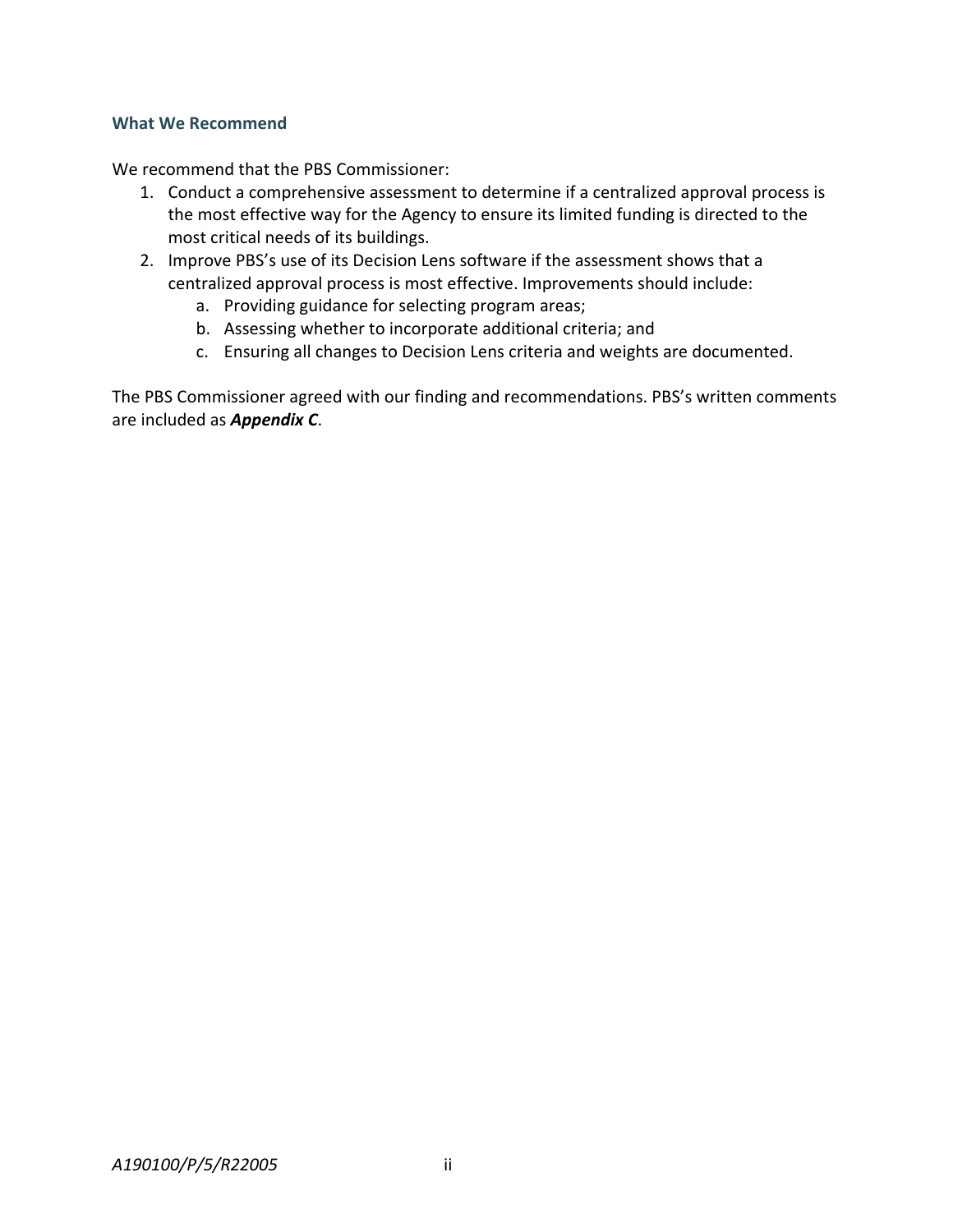# *Table of Contents*

|--|

#### **Results**

| Finding – PBS's centralized review and approval process had no discernible effect on |  |
|--------------------------------------------------------------------------------------|--|
|                                                                                      |  |
|                                                                                      |  |
|                                                                                      |  |

#### **Appendixes**

| Appendix B - Available Criteria That Are Not Factored into Decision Lens Scoring  B-1 |  |
|---------------------------------------------------------------------------------------|--|
|                                                                                       |  |
|                                                                                       |  |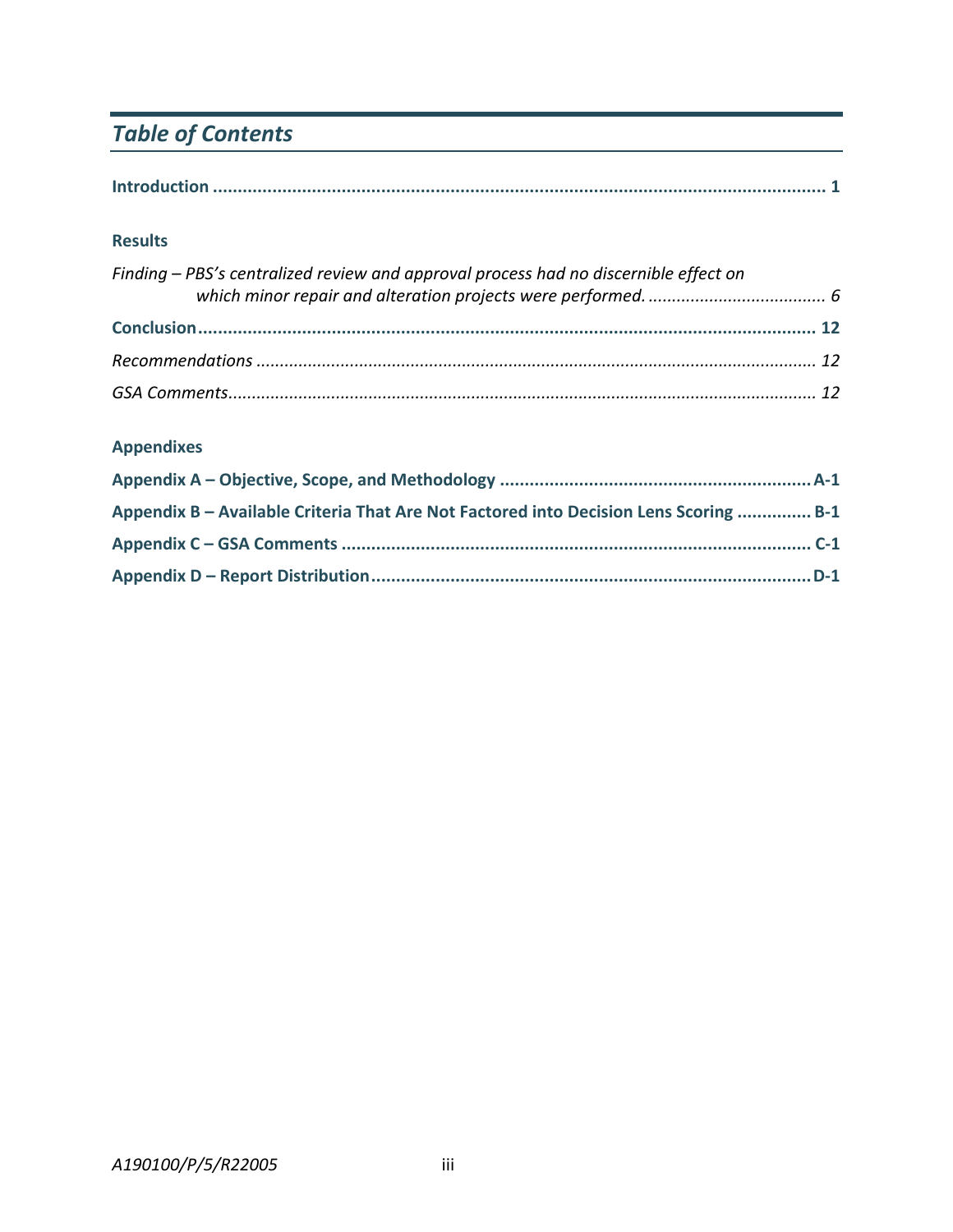## *Introduction*

We performed an audit of the GSA Public Buildings Service's (PBS's) prioritization process for funding minor repair and alteration projects.

#### **Purpose**

This audit was included in our *Fiscal Year 2019 Audit Plan*. PBS's minor repair and alteration projects are designed to keep federal buildings in serviceable condition, preventing small projects from becoming larger and more costly. Since Fiscal Year (FY) 2015, Congress has authorized GSA to spend an average of \$346.5 million each year to fund these projects. In recent years, PBS has asserted that the repair and alteration needs of its aging building inventory are far outpacing available funding. Accordingly, PBS must carefully manage its minor repair and alteration projects to allocate funds to its most critical needs.

#### **Objective**

The objective of the audit was to determine whether PBS's minor repair and alteration project prioritization process ensures that the most critical projects are funded.

See *Appendix A* – Objective, Scope, and Methodology for additional details.

#### **Background**

PBS provides and maintains workplaces for federal agencies and their employees. According to GSA's *FY 2021 Congressional Justification*, PBS owns an inventory of more than 1,500 buildings, including 487 historic properties. On average, PBS-owned buildings are approximately 47 years old.

PBS's minor repair and alteration projects cover repairs, remodeling, improvements, and associated design and construction services for PBS's inventory of owned and leased federal buildings and courthouses. Examples of these projects include the repair of roofs, plazas, and parking decks; replacement of or improvement to major building systems and equipment; and exterior window repairs or improvements. PBS's minor repair and alteration projects are carried out by its 11 regional offices, under the oversight and guidance of the PBS Office of Portfolio Management and Customer Engagement's Capital Assessment and Allocation Division (Portfolio Management). PBS funds repairs and improvements to its buildings through the Federal Buildings Fund (FBF).

The FBF operates as a revolving fund; however, unlike typical revolving funds, it is subject to annual enactment of new obligational authority by Congress. As part of the annual appropriations process, Congress authorizes FBF funding for GSA's minor repair and alteration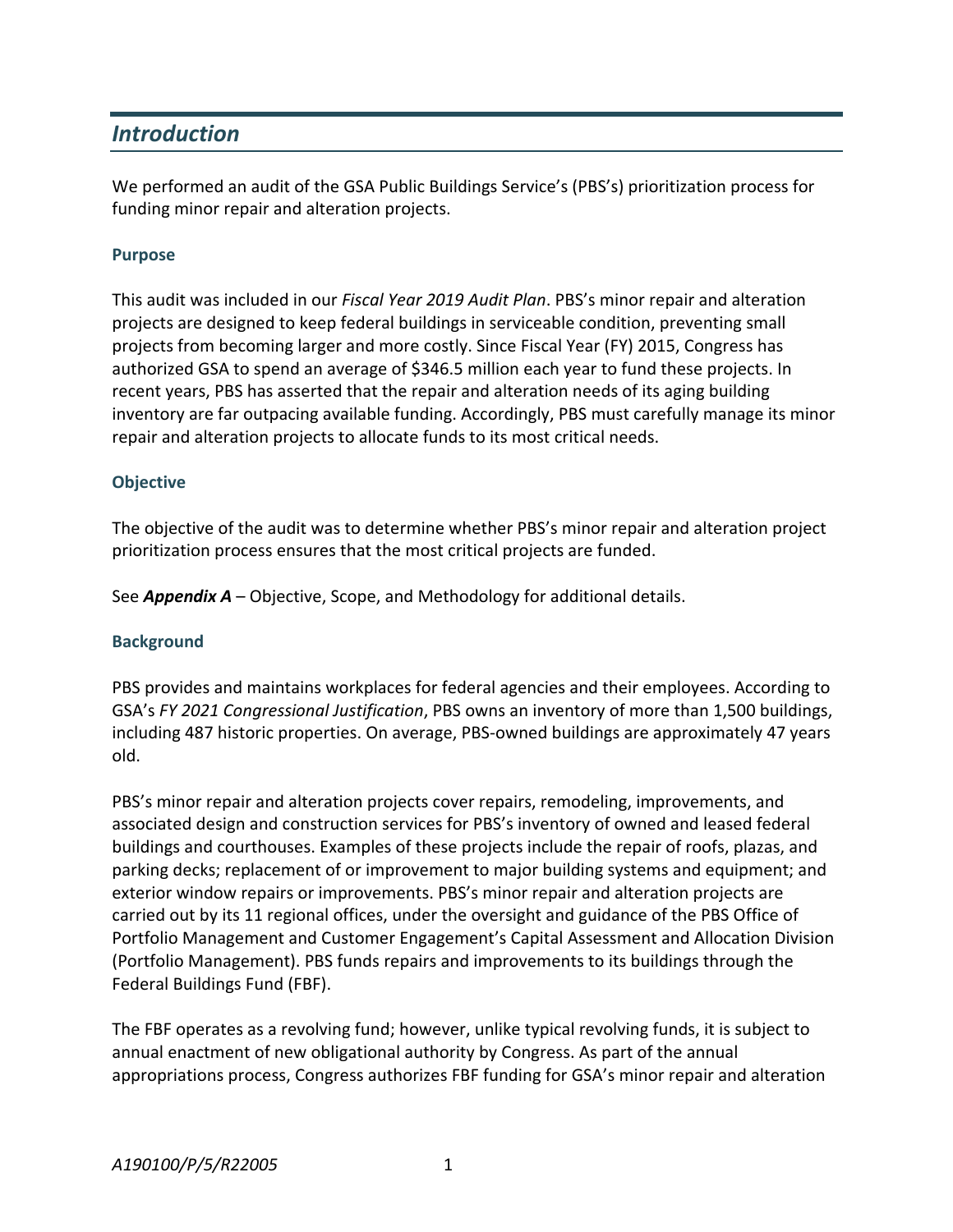projects. This funding is used to fund projects that exceed \$25,000, but are below the prospectus level, which was \$3.095 million during the audit period (FY 2019 and FY 2020).

In recent years, GSA has expressed concern over the gap between requested and authorized spending levels. For example, in its *FY 2020 Congressional Justification*, GSA noted:

Full funding of the FBF is integral to sound portfolio management. Anything less means the agency will be unable to fund necessary repairs and improvements to the GSA inventory, which reduces the value of the public's assets over time, results in unnecessary costs due to repairs, and missed opportunities to improve efficiency through the consolidations of space.

#### **Allocation of Minor Repair and Alteration Funding**

Prior to FY 2015, each PBS region was provided a portion of PBS's minor repair and alteration funding and given full discretion over which projects to perform within a given fiscal year. In FY 2015, Portfolio Management began to exert more control over these projects in an effort to maximize reduced funding and provide additional oversight over the selected projects. To accomplish this, Portfolio Management allocates funding to non-discretionary and discretionary projects as follows:

- **Non-discretionary projects –** PBS reserves 65 percent of the minor repair and alteration funding for non-discretionary projects. These projects are defined as those exceeding \$250,000 that are identified by the regions and submitted to Portfolio Management for review and approval. Portfolio Management officials told us that they review these projects and approve those that meet priority needs.
- **Discretionary projects –** PBS allocates 35 percent of the minor repair and alteration funding to the regions for discretionary use. Regions may use their share of discretionary funding on any minor repair and alteration projects they choose.

*Figures 1* and *2* on the next page show PBS's total minor repair and alteration obligations and project counts between FY 2016 and FY 2020.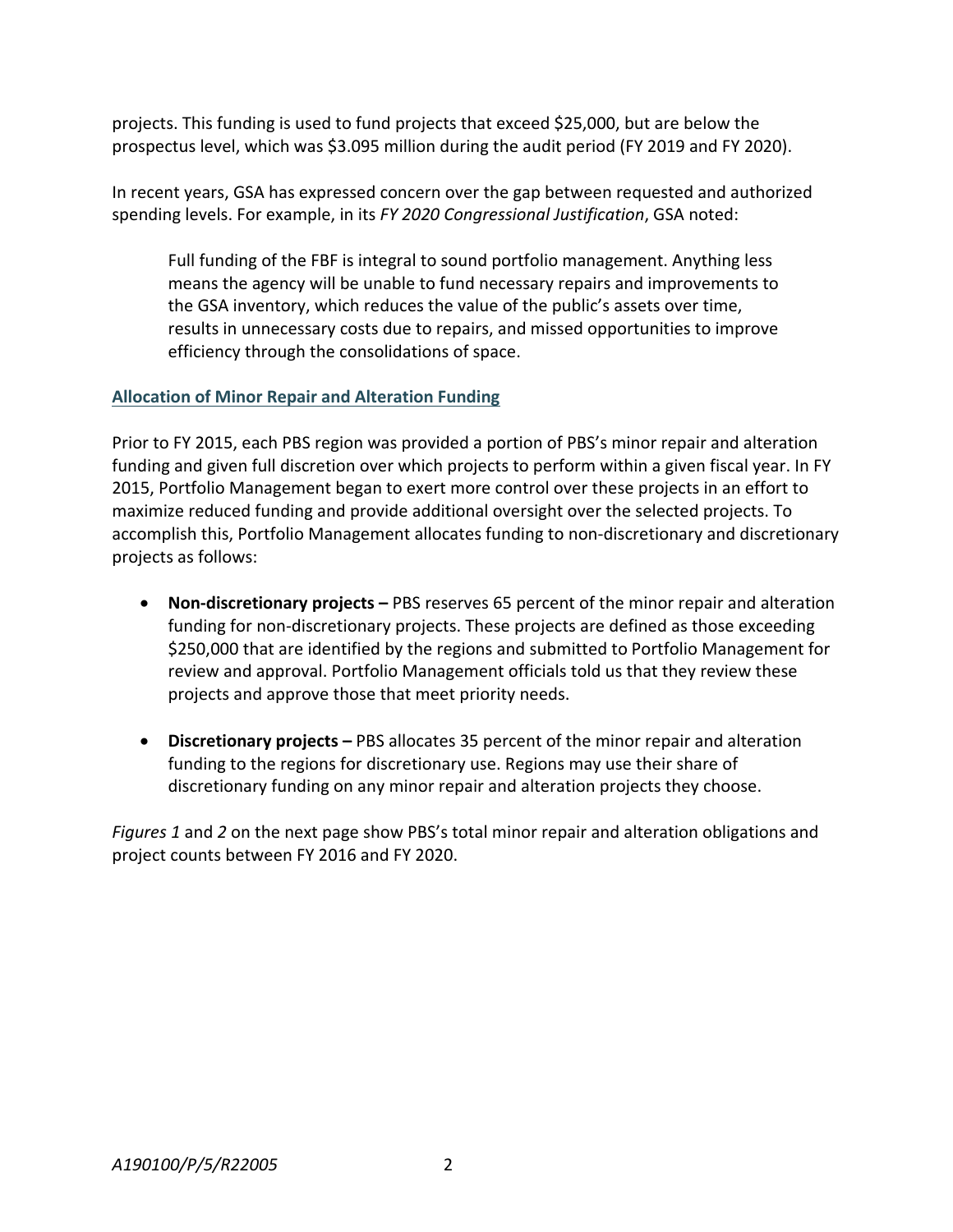







#### **Decision Lens**

As discussed above, Portfolio Management is responsible for prioritizing and approving nondiscretionary minor repair and alteration projects. According to Portfolio Management officials, PBS uses a project prioritization software package called Decision Lens to inform decisions for its minor repair and alteration projects.

PBS's implementation and use of Decision Lens are described below.

**Implementation of Decision Lens.** PBS implemented Decision Lens in response to issues highlighted in a July 2012 report on its funding priorities issued by the U.S. Government Accountability Office (GAO).<sup>[1](#page-6-0)</sup> GAO reported that GSA's project prioritization process was not systematic and lacked transparency. As a result, GAO was unable to determine how GSA prioritized repair and alteration projects. Additionally, GAO found that GSA's project prioritization was lacking because projects were not evaluated as part of a single portfolio.

In its response to the GAO report, GSA management agreed that transparency was needed and stated that it was in the process of implementing a decision-making software tool. In FY 2015, PBS began using Decision Lens to prioritize minor repair and alteration projects. According to PBS, Decision Lens was adopted with a goal of "nationwide prioritization … [to] ensure that projects are funded in order of priority." Decision Lens is fully customizable and can be modified by Portfolio Management at any time to capture information relevant to decisionmaking. The program can be changed to include any number of criteria, sub-criteria, and weights in support of prioritization objectives.

<span id="page-6-0"></span><sup>&</sup>lt;sup>1</sup> Improved Transparency and Long-term Plan Needed to Clarify Capital Funding Priorities (GAO-12-646, July 12, 2012).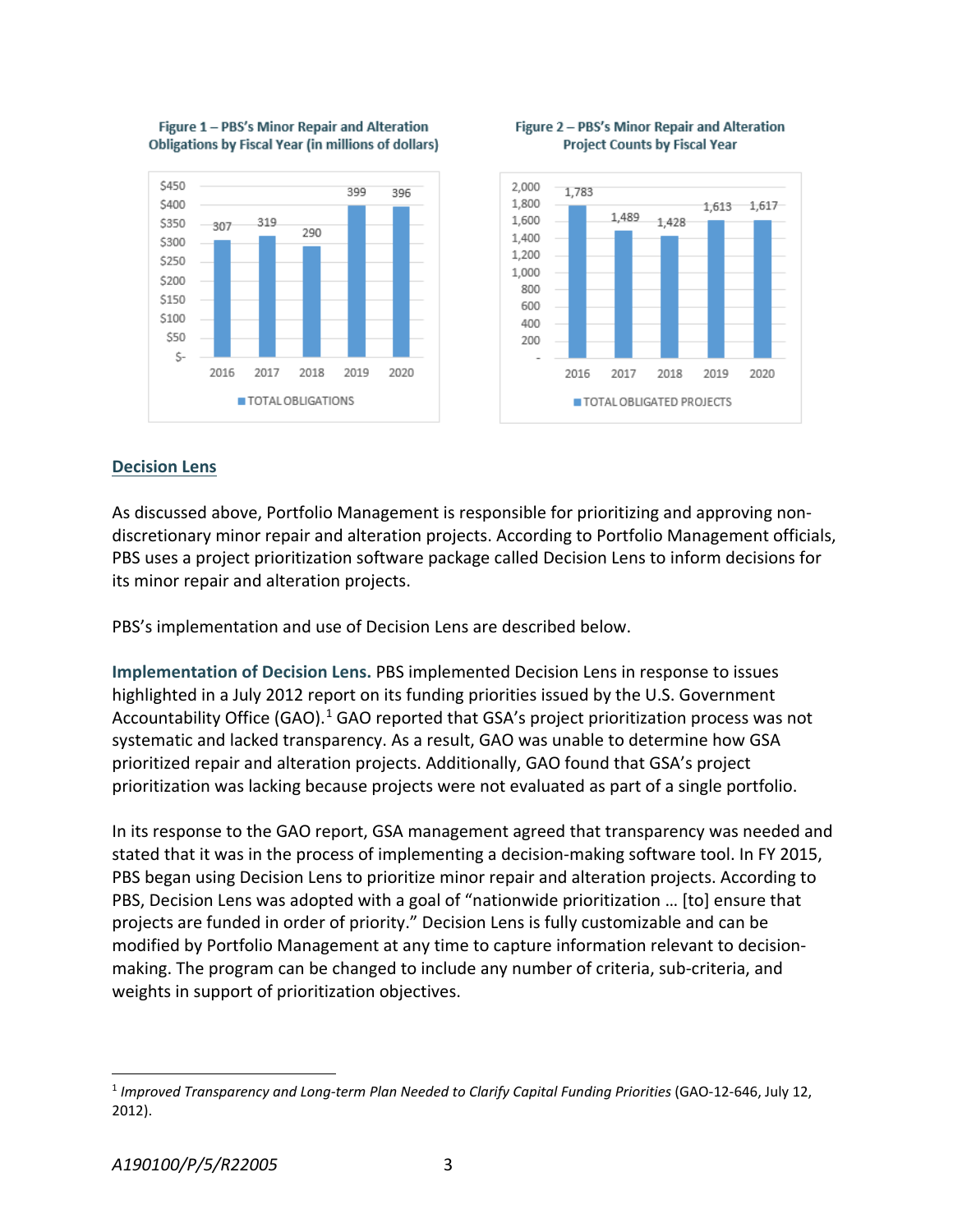**Use of Decision Lens.** Decision Lens is used to systematically score competing projects for prioritization. Using weighted criteria, Decision Lens produces a numeric score from 0 to 1 for projects submitted by the regions for approval. According to PBS, projects that receive a higher score (i.e., closer to 1) are considered more critical and, therefore, are more likely to be funded.

Minor repair and alteration projects are separated into program areas based on definitions provided by Portfolio Management. Each program area has a different objective and is evaluated on different criteria specific to those kinds of projects. Examples of program areas include:

- **Serviceability projects –** Projects needed to maintain facilities in, or restore facilities to, their original intended functional condition.
- **Fire, life, health, and environmental safety projects (safety projects) –** Projects to address a variety of hazards. These projects are evaluated based on the level of hazards identified. Examples include projects to address deficient fire alarms and suppression systems, mitigate risk of falling debris, and tripping hazards.
- **Special emphasis –** Projects to address areas of emphasis determined by PBS, such as sustainability and child care facility support.

By separating projects by program area, Portfolio Management is able to compare similar projects against one another from across the national portfolio. Our audit focused primarily on serviceability and safety projects, as they made up 75 percent of project submissions in FY 2019 and FY 2020.

Each year, regions provide Portfolio Management with a list of proposed minor repair and alteration projects along with each project's Decision Lens score and expected costs. Regional staff are responsible for entering project information that automatically generates the projects' Decision Lens scores. Regions also provide regional rankings that reflect how the regions prioritize proposed projects.

Based on this information, Portfolio Management decides which projects it will approve for non-discretionary minor repair and alteration funding. Portfolio Management then provides a list of approved projects to the regions so they can execute the projects.

#### **Prior Audit Report on PBS's Management of Deferred Maintenance**

PBS's minor repair and alteration projects are a critical part of its national maintenance strategy for addressing the growing deferred maintenance needs of its aging portfolio of federally owned buildings. In FY 2020 alone, GSA reported deferred maintenance liabilities in excess of \$2.5 billion.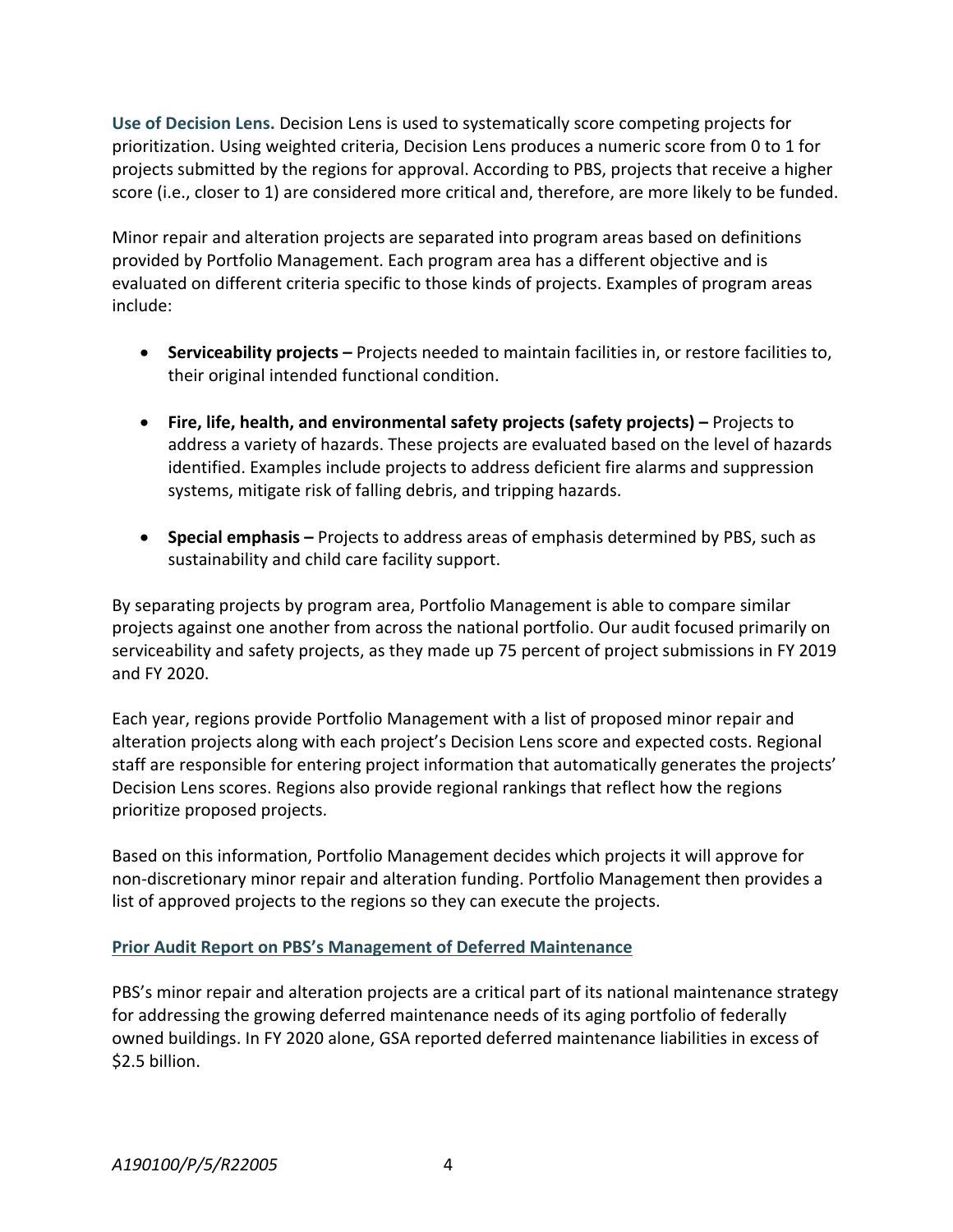In September 2021, we reported on the need for improvements to this strategy to more effectively reduce GSA's deferred maintenance backlog.<sup>[2](#page-8-0)</sup> We found that PBS is not effectively managing its aging real property inventory and is vulnerable to rising maintenance and repair costs, increased risk of building system failure, accelerated deterioration of systems and structures, and potential life safety hazards.

We also found that the accuracy of GSA's reported deferred maintenance is affected by data shortcomings and errors, including over \$280 million in duplicative costs applied to the reported deferred maintenance cost estimate for FY 2019.

<span id="page-8-0"></span> <sup>2</sup> *Audit of the Public Buildings Service's Effectiveness in Managing Deferred Maintenance* (Report Number A190066/P/2/R21009, September 30, 2021).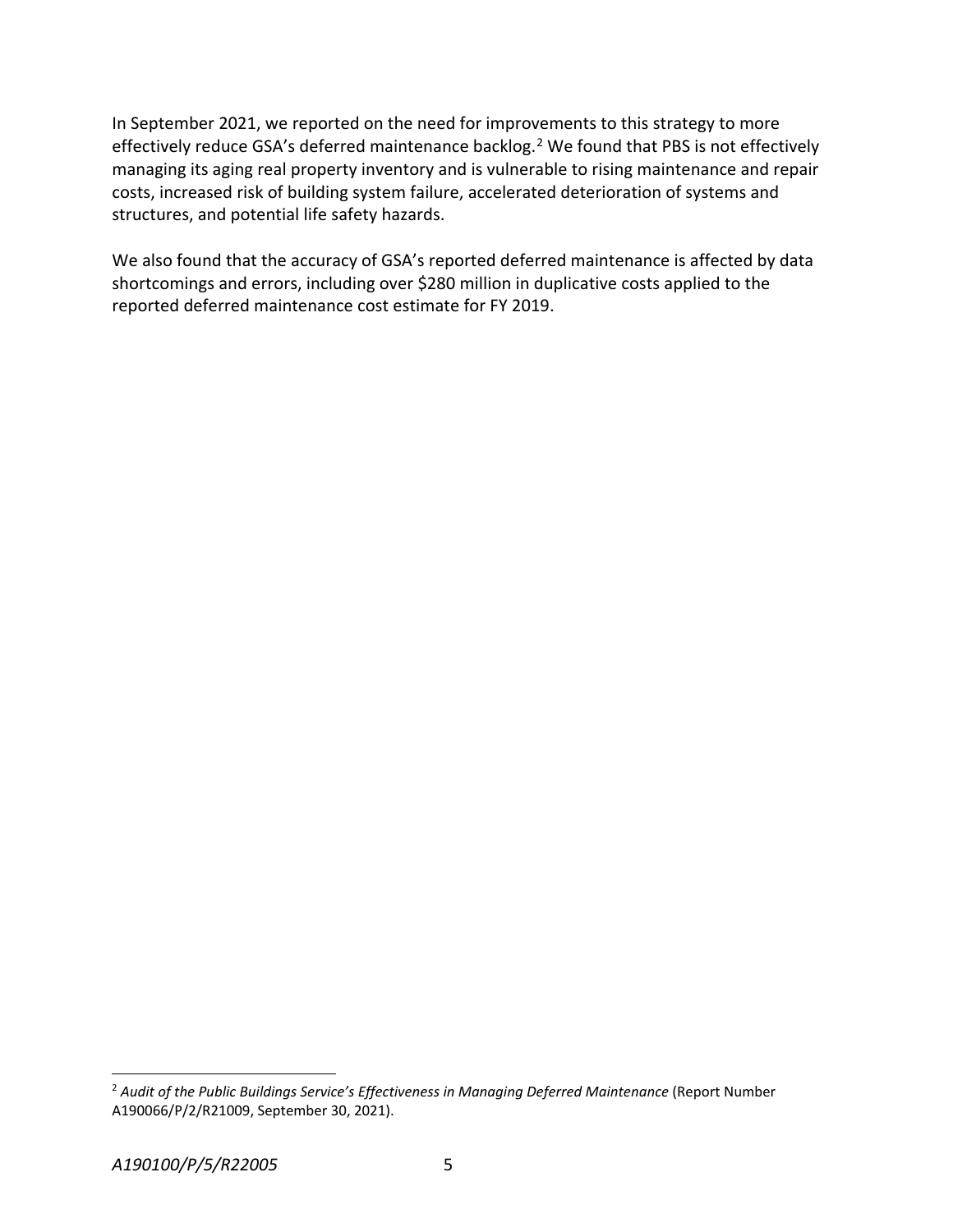## *Results*

#### **Finding – PBS's centralized review and approval process had no discernible effect on which minor repair and alteration projects were performed.**

PBS has significant repair and alteration needs across its aging portfolio of federally owned buildings, including a deferred maintenance backlog of more than \$2.5 billion. PBS addresses these needs, in part, by funding minor repair and alteration projects designed to keep federal buildings in serviceable condition and prevent small projects from becoming larger and more costly. Since FY 2015, PBS has received an average of \$346.5 million each year to fund these projects.

In FY 2015, Portfolio Management established a centralized process to review and approve minor repair and alteration project requests submitted by PBS's 11 regional offices. Portfolio Management's approval process was intended to prioritize the minor repair and alteration projects based on Decision Lens, a software tool that scores projects nationwide using a common set of objective criteria. However, Portfolio Management's approval process had no discernible effect on which projects were actually approved and performed in FY 2019 and FY 2020. We found that Portfolio Management approved projects based almost exclusively on project rankings submitted by the regions and that, in cases where regions could not perform an approved project, the regions were able to redirect funding to other projects without Portfolio Management's approval.

PBS should determine if a centralized approval process is the most effective way to ensure that its limited funding is directed to the most critical needs of its buildings. If so, PBS should improve how it uses its Decision Lens software to enhance the centralized approval process.

#### **Portfolio Management Approves Projects Based Almost Exclusively on Project Rankings Submitted by the Regions**

PBS's minor repair and alteration projects play an important role in ensuring that buildings are safe and in good repair. To ensure that these needs are met each year, Portfolio Management allocates approximately 65 percent of its total minor repair and alteration funding for projects valued between \$250,000 and the prospectus threshold.

As described above, in FY 2015, Portfolio Management established a centralized process to review and approve minor repair and alteration project requests submitted by PBS's 11 regional offices. Portfolio Management's approval process was intended to prioritize the minor repair and alteration projects based on Decision Lens, an application that would score the projects nationwide using a common set of objective criteria.

As part of the review and approval process, each region submits a list of projects to Portfolio Management annually, along with the projects' Decision Lens scores and regional rankings.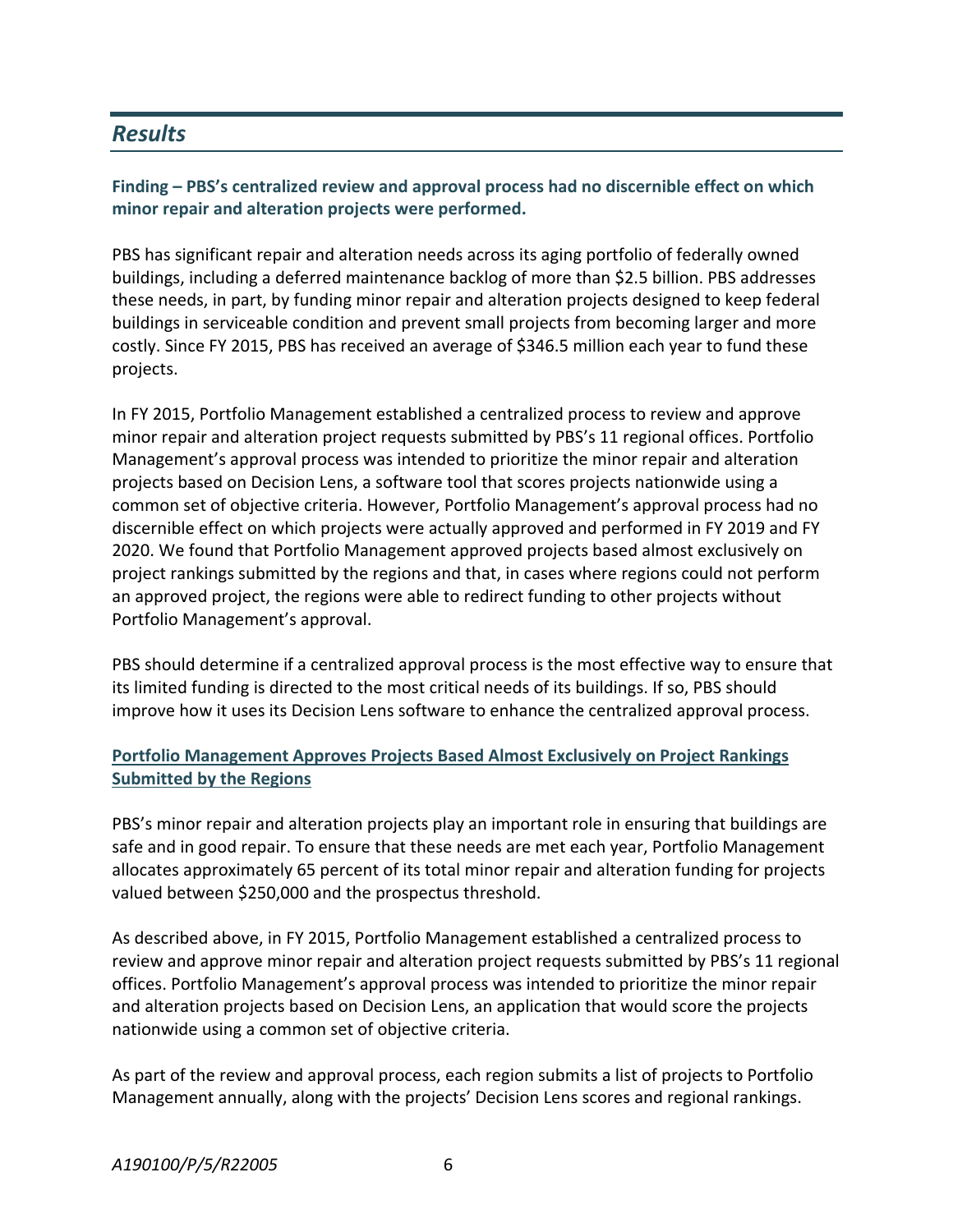PBS's repair and alterations policy and guidance states that minor repair and alteration project prioritization is based on carefully planned criteria weighted through Decision Lens. PBS expected Decision Lens scores to provide an objective and consistent assessment of project needs because they are calculated using the same criteria regardless of which region submitted the project.

However, we found that Portfolio Management does not base its approval on the Decision Lens scores. Instead, it approves projects based almost exclusively on project rankings submitted by the regions. Of the 276 non-discretionary projects approved by Portfolio Management in FY 2020, 270 (98 percent) were approved based on their regional rankings. The two FY 2020 projects described below demonstrate how projects are approved based on the regional rankings rather than the Decision Lens scores.

- PBS's National Capital Region (PBS NCR) submitted 64 minor repair and alteration projects to Portfolio Management for approval. Portfolio Management approved all projects that PBS NCR ranked 1 to 52. The approved projects included an \$800,000 project for the moat wall at the GSA Headquarters Building in Washington, D.C. The moat wall project was to replace the lower-level brick façade that, though historic, served only a cosmetic function in an area visible to GSA personnel in the building. The project had a Decision Lens score of 0.53; however, PBS NCR ranked it 15th overall and it was approved.
- PBS's Great Lakes Region submitted 32 projects to Portfolio Management for approval. Portfolio Management approved all projects that PBS Great Lakes Region ranked 1 to 24. The rejected projects included a \$475,000 project at the 11 West Quincy Court Federal Building in Chicago, Illinois. This project was for the repair of water intrusion and spalling concrete in the basement area of the building, which were preventing the tenants from using the space.<sup>[3](#page-10-0)</sup> The project had a high Decision Lens score of 0.93; however, the region ranked it 28th and it was not approved.

The above examples show that the regional rankings are the basis for project approval rather than the Decision Lens scores. In each example, the project with the lower Decision Lens score was approved, while the project with the higher Decision Lens score was not approved due to regional project rankings. While Portfolio Management may review Decision Lens scores and other information provided by the regions, that information has little to no effect on project approval. Portfolio Management primarily bases its approval of basic repair and alteration projects on the regional rankings.

By relying on regional rankings, Portfolio Management's decisions are subject to each region's prioritization process. While some regions have adopted comprehensive and well-documented models to evaluate projects, other regions have not. For example, PBS's Heartland Region

<span id="page-10-0"></span><sup>&</sup>lt;sup>3</sup> Concrete spalling refers to cracking or breaking of the concrete's surface, which may result in falling pieces or exposure to additional deterioration due to water intrusion.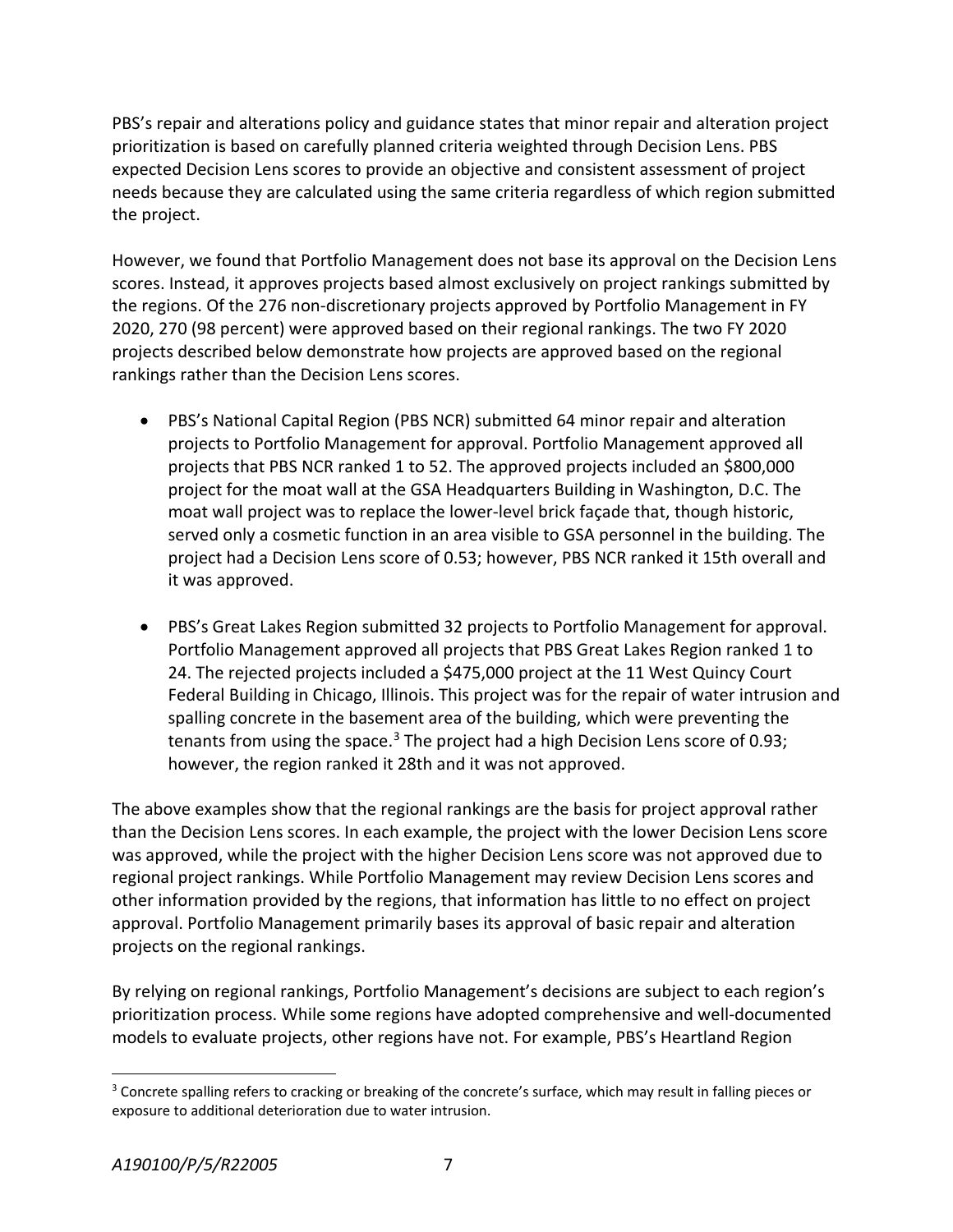prioritizes projects using a model that incorporates feedback from multiple subject matter experts (SMEs) including, among others, experts on fire and life safety, historic preservation, and sustainability. The Heartland Region also includes regulatory requirements, return on investment, and remaining asset useful life in its criteria. Conversely, GSA's Southeast Sunbelt Region's methodology is not documented and does not systematically incorporate input from relevant SMEs.

Portfolio Management officials agreed that its decision-making relies heavily on regional rankings. According to these officials, different regional methodologies are to be expected given that regions have different environments, portfolio needs, and geographies.

#### **When Approved Projects Cannot Be Performed, Regions Are Able to Redirect Funding to Other Projects without Portfolio Management's Review**

Once Portfolio Management approves a project, the project—and its associated funding—are left for the region to execute. However, when regions determine that they cannot perform an approved project, they have full discretion to redirect the funding to other projects without Portfolio Management's review and approval.

Regions regularly determine that they cannot execute approved non-discretionary projects due to, among other things, contractor proposals that exceed the estimated project cost and project delays that prevent contract award before the end of the fiscal year. When a region determines that an approved project cannot be executed, the associated project funding remains available to the region and may be spent at its discretion. If the region uses the funding for a replacement project, the region is not required to notify Portfolio Management of its decision or seek approval for the replacement project.

In FY 2019, PBS's National Capital, Northeast and Caribbean, and Pacific Rim regions did not perform 38 of the 81 (47 percent) approved minor repair and alteration projects. Instead, these regions redirected the \$42.8 million associated with these projects to other projects in their regions without Portfolio Management's review and approval.

Overall, Portfolio Management's centralized review and approval process has almost no effect on which minor repair and alteration projects are performed. The approved projects are based on the regional project rankings and regions have the discretion to redirect the funding from approved projects that are not performed.

PBS's minor repair and alteration projects are a critical part of its national strategy to maintain its aging portfolio. With reported deferred maintenance liabilities in excess of \$2.5 billion, PBS should conduct a comprehensive assessment to determine if a centralized review process is the most effective way to ensure its growing deferred maintenance backlog is managed.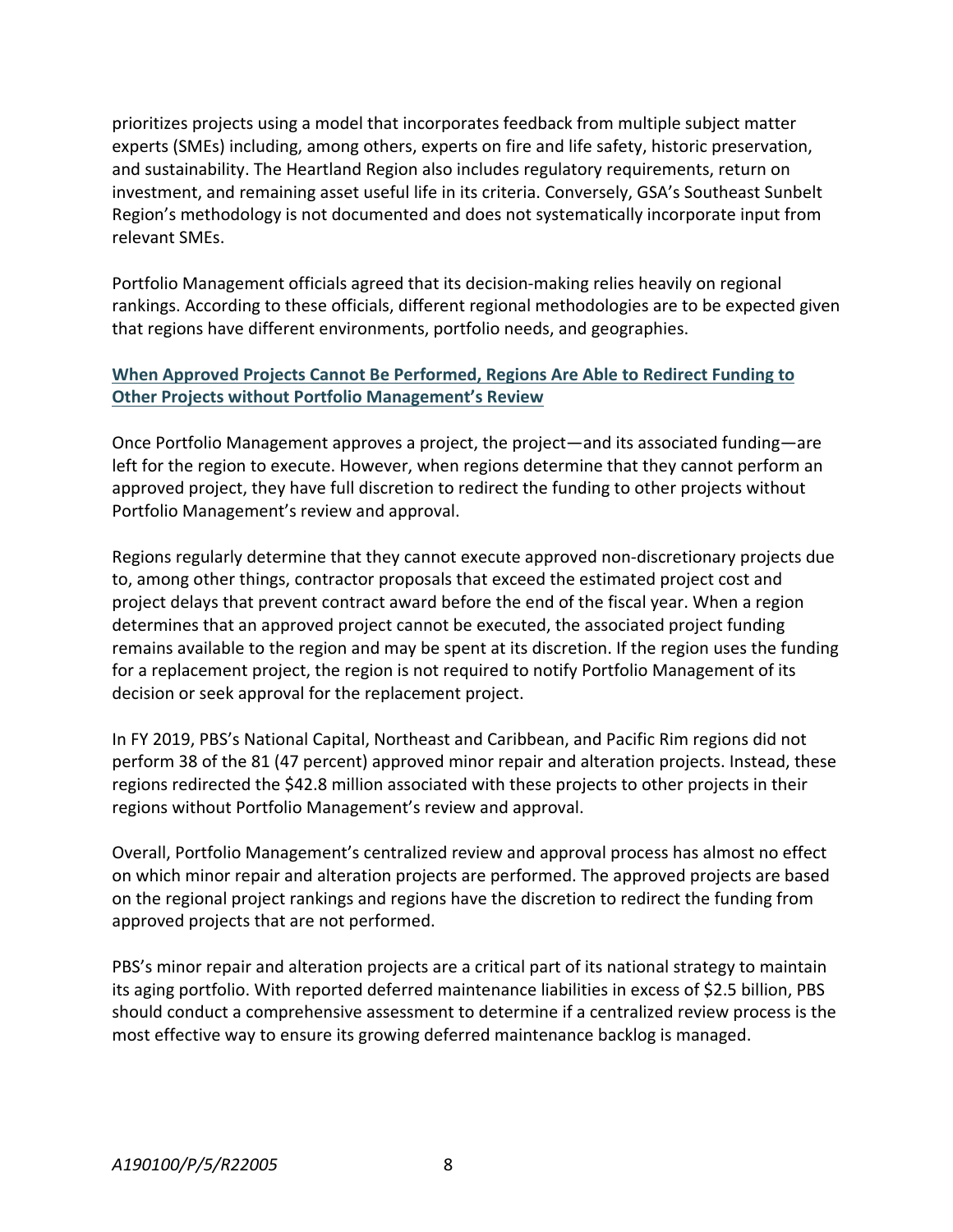#### **If PBS Determines That a Centralized Review Process Is Most Effective, PBS Should Improve How It Uses Decision Lens to Assist Portfolio Management in Making Approval Decisions**

Decision Lens could be a useful prioritization tool if PBS determines that a centralized approval process is the most effective way to manage its minor repair and alteration projects. However, improvements are necessary in order for Decision Lens scores to play a more meaningful role in the project approval process.

We found that PBS could improve its guidance for consistently selecting a project's program area and expand Decision Lens criteria to include information that could improve the usefulness of the project scores. We also found that PBS could improve documentation to explain changes or the effect of changes to the Decision Lens criteria and weights used to score projects.

These improvements are discussed in detail below.

**Program area selection.** PBS could improve guidance used by regional planners to determine the appropriate program areas for their projects. The program area determines which criteria will be used to calculate the project's Decision Lens score. While PBS has established definitions for each program area, it has not provided the guidance necessary to ensure regional project planners select the most appropriate program area for a given project.

Minor repair and alteration projects can fall under multiple program areas. For example, a project to repair the deterioration of exterior masonry could be considered a serviceability project because it could be necessary to maintain the building in its original functional condition. Conversely, if pieces of the deteriorating masonry are falling from the building and presenting a safety hazard, the project could also be submitted under the safety project program area. Because each program area uses a specific set of project criteria in Decision Lens, the project's score will differ based on the program area chosen, leading to inconsistent results.

A project assessed using different program areas can result in significantly different scores. For example, in FY 2019, PBS NCR requested approval for a project to repair deterioration of the plaza at the Ronald Reagan Building and International Trade Center in Washington, D.C. PBS NCR submitted the project under the safety program area because gaps between the granite pavers in the plaza created tripping hazards that had resulted in injuries. Based on the applicable safety program criteria, the project yielded a Decision Lens score of 0.37.

Although the project was approved by Portfolio Management, PBS NCR was unable to execute the project during the fiscal year and resubmitted the project in FY 2020. For this submission, PBS NCR changed the program area from safety to serviceability. The plaza deterioration had caused at least 10 active leaks in tenant spaces under the surface of the plaza. These leaks had caused flooding, which resulted in minor damage and mold contamination. By basing the project on the serviceability program criteria, the project score increased from 0.37 to a comparatively higher Decision Lens score of 0.54.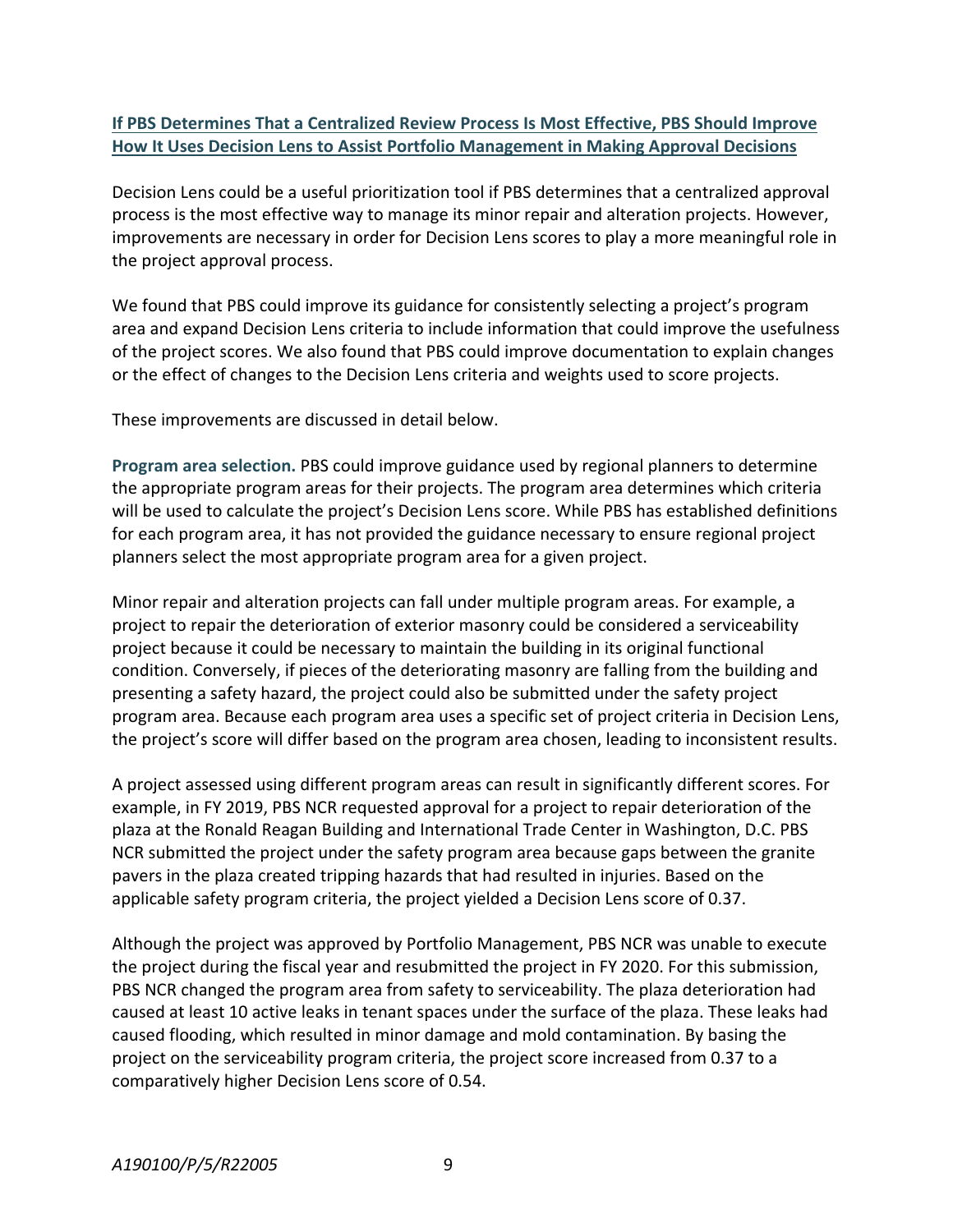Regional planners told us that they must use their professional judgment to choose between program areas that appear equally valid for their projects. Better guidance could lead to more consistent project scoring, which could improve the effectiveness of Decision Lens for making project decisions.

**Decision Lens criteria expansion.** The Decision Lens criteria could be expanded to include additional relevant information that could be useful for project approval decisions. Decision Lens currently assesses and scores projects in each program area using up to four criteria. However, PBS regional planners and SMEs cited a number of additional criteria that they consider necessary for prioritizing minor repair and alteration projects. Examples include:

- **Code compliance –** This criterion assesses the extent to which a project will address active violations of federal, state, and local regulations. Projects that address this criterion are designed to improve the health and safety of building occupants. These projects are also designed to prevent fines for noncompliance with applicable codes. Information on code compliance can be obtained from regional SMEs and building managers.
- **Number of failures –** This criterion assesses the number of times a particular building system has failed. Regions consider this criterion in project decisions because system failures can make tenant space uninhabitable. Multiple system failures increase the likelihood that the system will fail again, resulting in additional repair costs. Information on the number of building system failures is available from building managers and service logs.
- **Redundancy –** This criterion is based on whether critical building systems have backups in place in case the primary system fails. Regional staff often use this criterion for systems like chillers to ensure continuity of building operations in the event of system loss. Information on system redundancy is available from building managers.

We have compiled a list of criteria that are considered by the regions, but not factored into Decision Lens scores. Please see *Appendix B* for the list.

While these criteria are not factored into Decision Lens scores, regional planners and SMEs told us that they consider many of these criteria in their project decisions. For example, PBS NCR staff told us that they use code compliance because it reduces risks to tenants by complying with laws governing health and safety. The Northwest Arctic Region staff use number of failures because of its importance to fire and life safety projects.

As discussed above, these criteria are available to PBS through a variety of sources. If PBS continues its centralized review and approval process, PBS should assess whether these criteria should be factored into the Decision Lens scoring process to drive better minor repair and alteration decisions.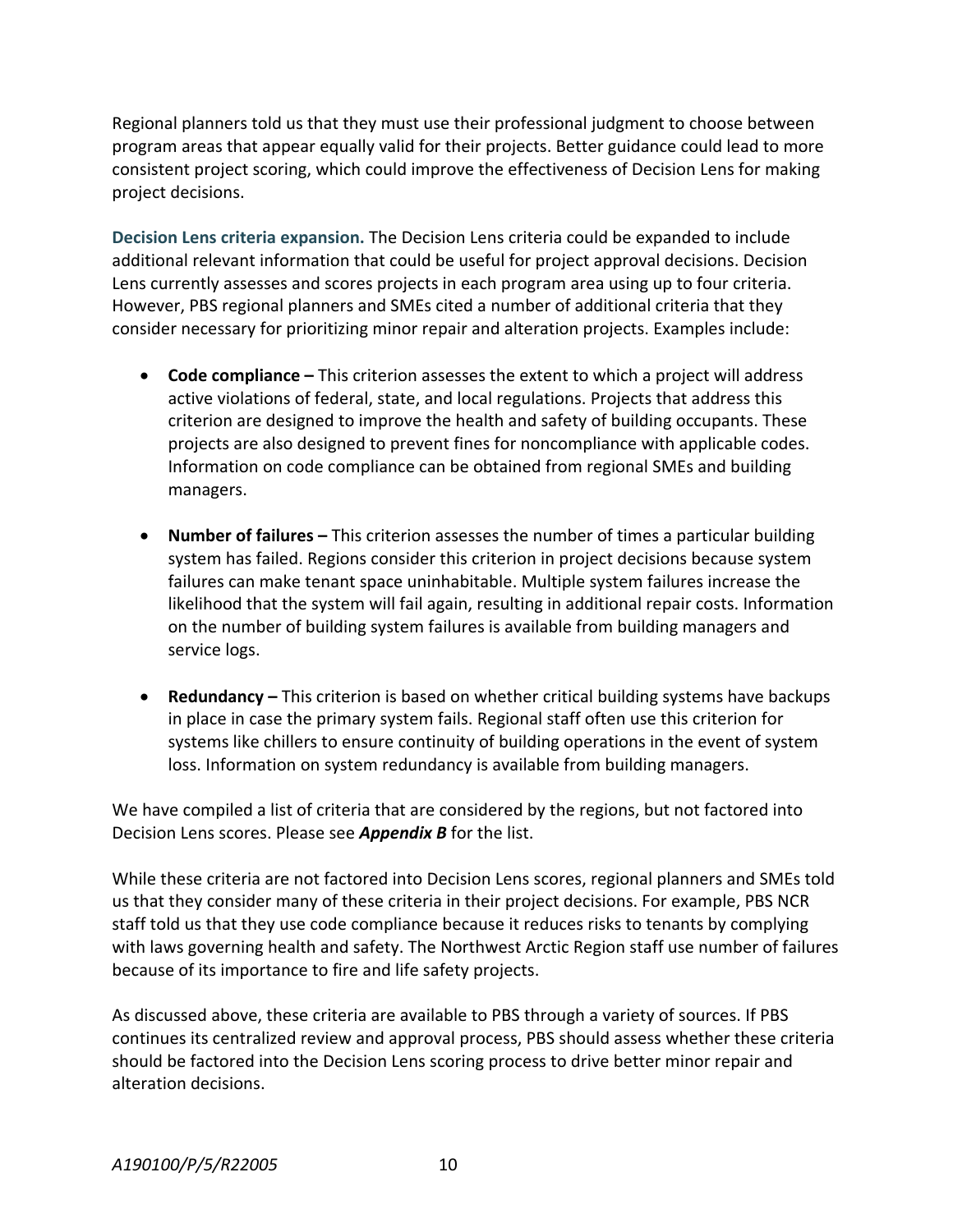**Documentation.** Since implementing Decision Lens in FY 2015, Portfolio Management has made multiple changes to the Decision Lens criteria and weights used to score projects. However, Portfolio Management has not maintained adequate documentation to explain why these changes were made. As a result, it is difficult to assess what effect the changes had on the scoring.

For example, Portfolio Management removed "age of system" as a criterion for serviceability projects. This criterion was used to evaluate remaining asset useful life because older building systems typically have an increased likelihood of failure as they age. Failure in some of these systems, such as a chiller, can jeopardize building function and result in costly emergency repairs. Some regions continue to incorporate asset useful life when prioritizing serviceability projects. However, Portfolio Management stopped using this criterion in FY 2016 and did not document the rationale for this decision. As a result, Portfolio Management officials were unable to explain why this criterion is no longer used and what effect it had on project scoring.

Similarly, the initial Decision Lens criteria for safety projects included consideration of compliance-related issues. While some regions find this information valuable and incorporate it in forming their regional rankings, this criterion was removed from Decision Lens. Portfolio Management was unable to explain why the financial implications criterion was removed due to a lack of documentation.

Overall, Portfolio Management has eliminated four of the original six criteria for evaluating serviceability projects, and has since added two. The criteria for safety projects have also been reduced from seven to three. However, the justification for these changes is unknown due to inadequate documentation.

In addition, Portfolio Management has not maintained documentation explaining the changes to the weights used to score projects in Decision Lens. For example, for serviceability projects, the weight for the criticality criterion was 23.61 percent in FY 2015. In FY 2020, it was 30 percent. For safety projects, the weight for the Risk Assessment Code criterion was 14.16 percent in FY 2015. In FY 2020, it was 80 percent. However, the rationale for the changes was not documented and Portfolio Management was unable to provide an explanation for the changes.

Documentation is essential for transparency and accountability. It also provides historical reference for future decisions and new decision makers. However, as discussed above, PBS has not documented changes to Decision Lens criteria. Therefore, if PBS continues its centralized review and approval process, PBS should ensure that future changes to Decision Lens criteria and weights are well-documented.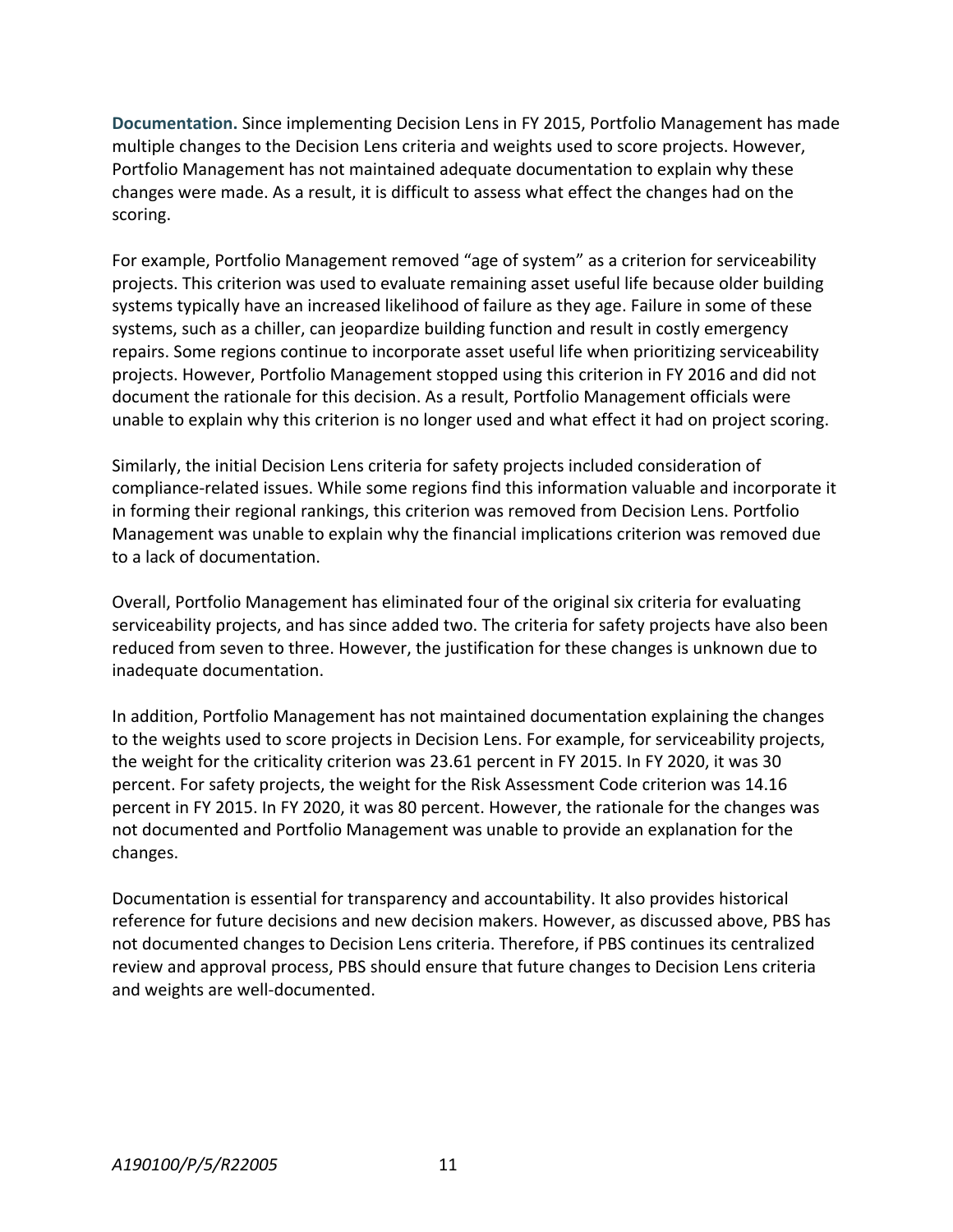## *Conclusion*

PBS has significant repair and alteration needs across its aging portfolio of federally owned buildings, including a deferred maintenance backlog of more than \$2.5 billion. PBS addresses these needs, in part, by funding minor repair and alteration projects designed to keep federal buildings in serviceable condition and prevent small projects from becoming larger and more costly.

In FY 2015, Portfolio Management established a centralized process to review and approve minor repair and alteration project requests submitted by PBS's 11 regional offices. Portfolio Management's approval process was intended to prioritize the minor repair and alteration projects based on Decision Lens, a software tool that scores projects nationwide using a common set of objective criteria. However, we found that Portfolio Management's review and approval process had no discernible effect on which projects were actually performed in FY 2019 and FY 2020. Rather, Portfolio Management approved projects based almost exclusively on project rankings submitted by the regions and, in cases where regions could not perform an approved project, the regions were able to redirect funding to other projects without Portfolio Management's approval.

PBS should determine if a centralized approval process is the most effective way to ensure that its limited funding is directed to the most critical needs of its buildings. If so, PBS should improve how it uses its Decision Lens software to enhance the centralized approval process.

#### **Recommendations**

We recommend that the PBS Commissioner:

- 1. Conduct a comprehensive assessment to determine if a centralized approval process is the most effective way for the Agency to ensure its limited funding is directed to the most critical needs of its buildings.
- 2. Improve PBS's use of its Decision Lens software if the assessment shows that a centralized approval process is most effective. Improvements should include:
	- a. Providing guidance for selecting program areas;
	- b. Assessing whether to incorporate additional criteria; and
	- c. Ensuring all changes to Decision Lens criteria and weights are documented.

#### **GSA Comments**

The PBS Commissioner agreed with our finding and recommendations. PBS's written comments are included as *Appendix C*.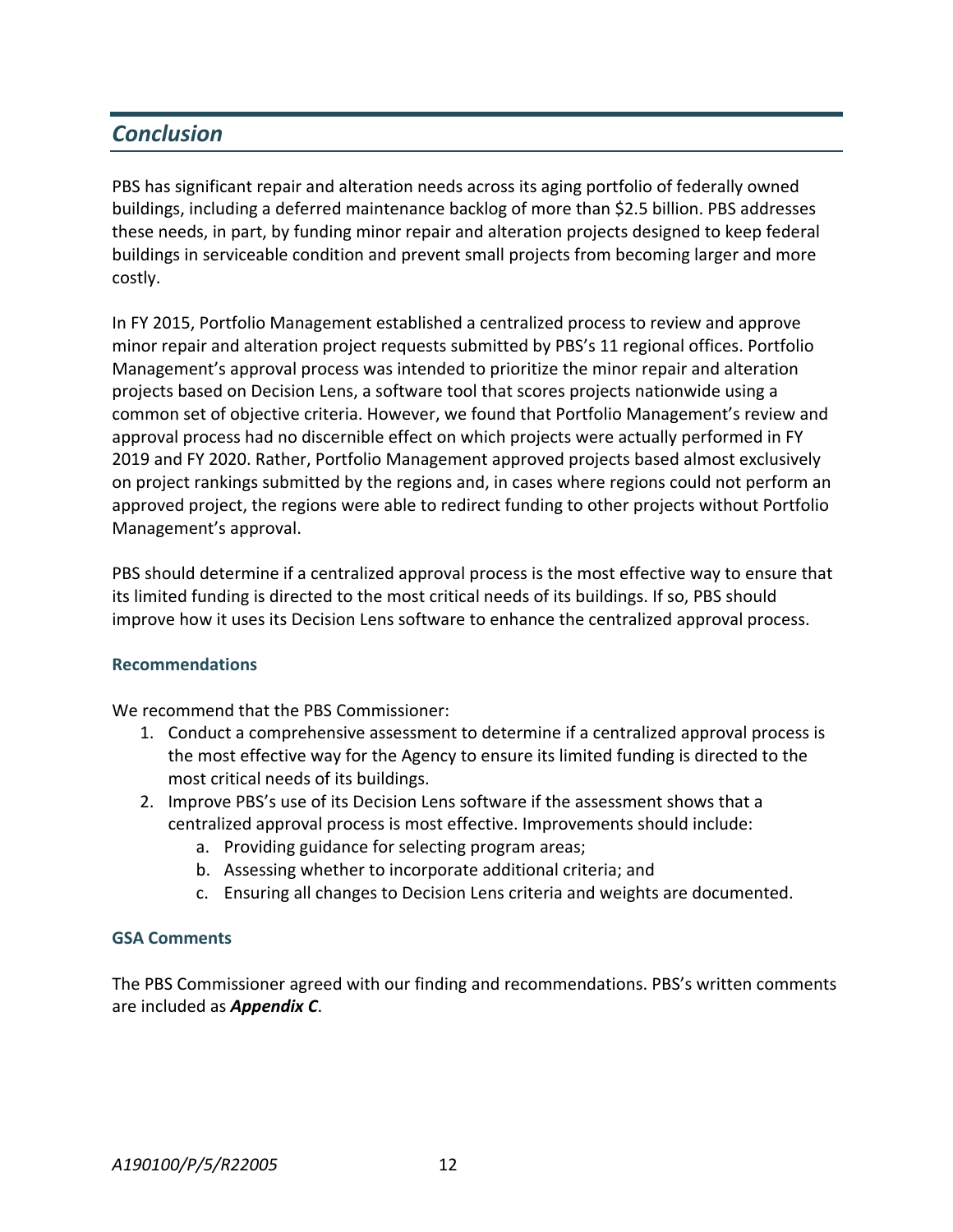#### **Audit Team**

This audit was managed out of the Great Lakes Region Audit Office and conducted by the individuals listed below:

Michael Lamonica Regional Inspector General for Auditing Eugenia Ostrozhansky Audit Manager Bradley Byington Auditor-In-Charge Jennifer Rutili **Auditor**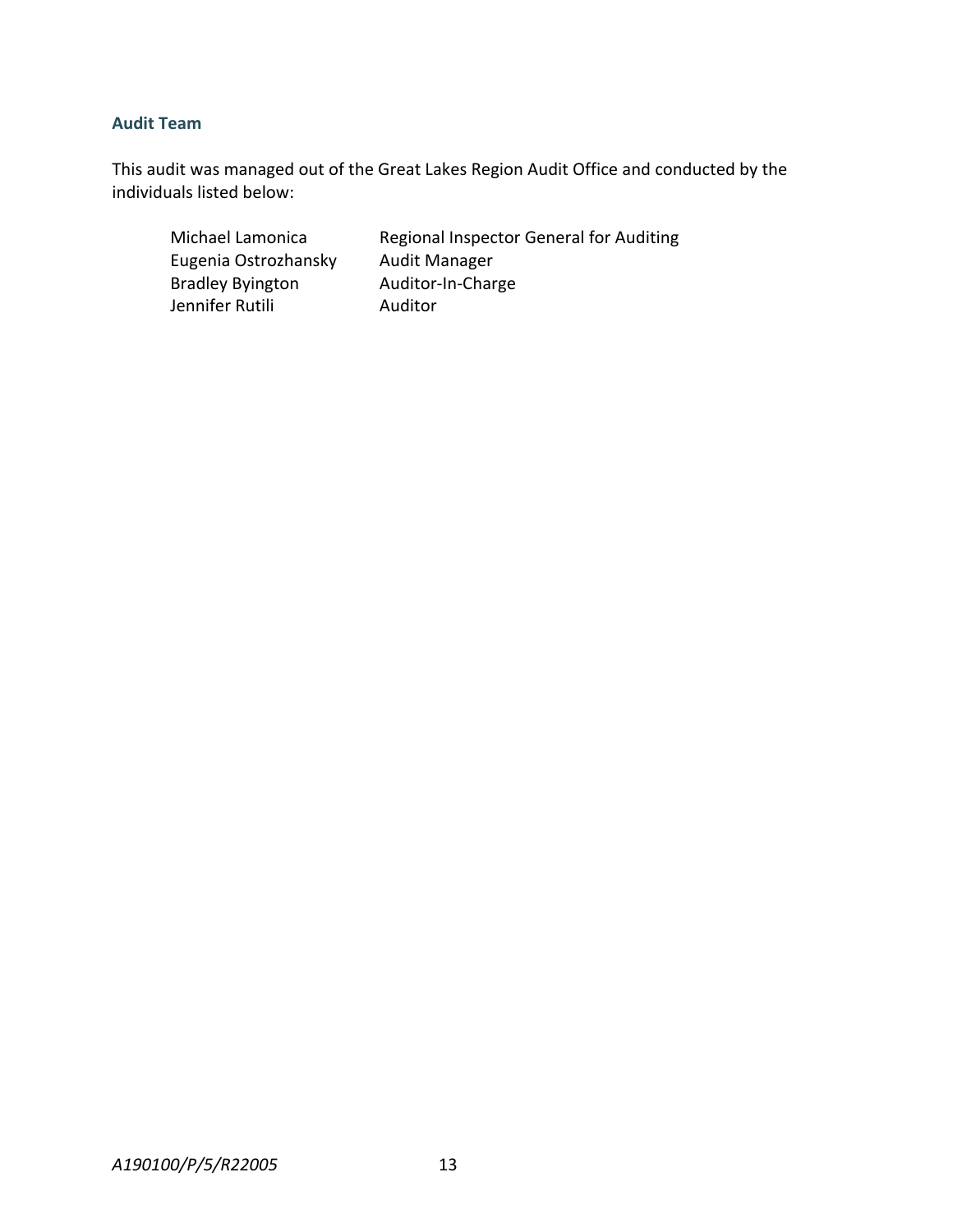# *Appendix A – Objective, Scope, and Methodology*

#### **Objective**

We performed this audit because it was included in our *Fiscal Year 2019 Audit Plan*. The objective of the audit was to determine whether PBS's minor repair and alteration project prioritization process ensures that the most critical projects are funded.

#### **Scope and Methodology**

We evaluated Portfolio Management's policies, procedures, and internal controls related to its minor repair and alteration projects, and sampled projects and related documentation from FY 2019 and FY 2020.

To accomplish our objective, we:

- Held meetings with Portfolio Management officials to understand the minor repair and alteration projects and project prioritization;
- Evaluated how Portfolio Management prioritizes projects for minor repair and alteration funding, including an assessment of Portfolio Management's use of Decision Lens;
- Conducted interviews with other federal agencies, as well as officials responsible for PBS's major repair and alteration projects, to compare uses of Decision Lens or similar prioritization software;
- Evaluated and compared the Decision Lens criteria and weights from implementation in FY 2015 through FY 2020;
- Selected a judgmental sample of 34 projects from three PBS regions (Southeast Sunbelt Region, Greater Southwest Region, and PBS NCR);
- For selected projects:
	- o Interviewed project teams (building managers, project managers, SMEs, asset managers, and regional portfolio directors) to gain a thorough understanding of each project;
	- o Built a timeline for each project from identification to approval or non-approval;
	- o Reviewed supporting documents such as statements of work, independent government estimates, tenant satisfaction surveys, and studies;
	- o Reviewed Building Assessment Tool surveys to determine if deficiencies were identified and recorded in prior surveys; and
	- o Evaluated whether project approval affected project outcomes;
- Held meetings with leadership responsible for minor repair and alteration projects from a judgmental sample of five PBS regions (Southeast Sunbelt Region, Greater Southwest Region, Heartland Region, Northwest Arctic Region, and PBS NCR) to identify internal project prioritization practices and reviewed related documentation;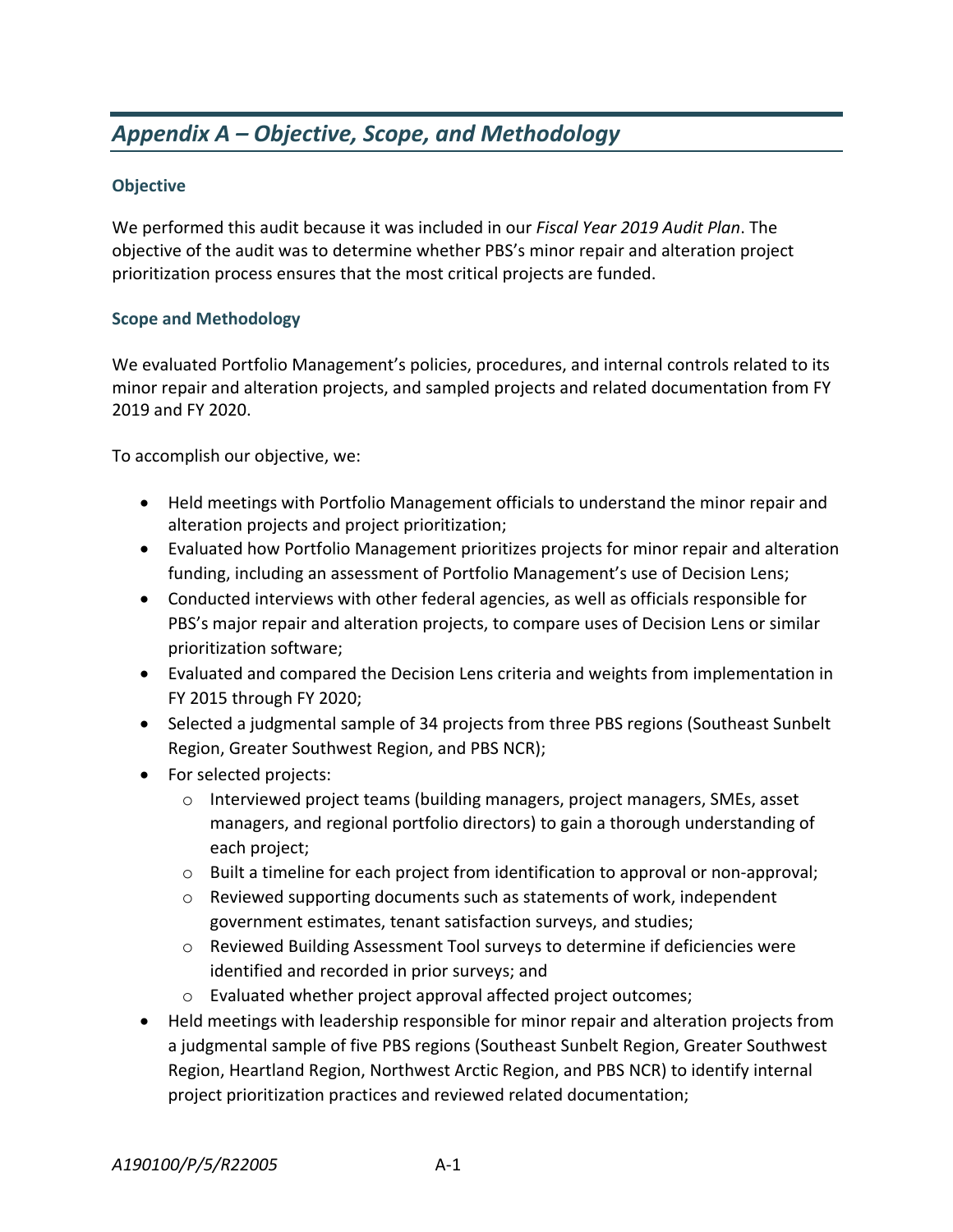- Evaluated Portfolio Management's program goals and actions taken in response to those goals; and
- Reviewed the requested and approved minor repair and alteration funding for FY 2019 and FY 2020 to determine if the program is sufficiently funded to meet portfolio needs.

#### **Data Reliability**

We obtained spreadsheets containing projects submitted by each PBS region to Portfolio Management for non-discretionary funding in FY 2019 and FY 2020. Each region manually entered project-specific information, such as building name, program area, Decision Lens inputs, regional rankings, etc., into the spreadsheet for each fiscal year. After reviewing the regionally submitted project information, Portfolio Management manually entered approval status (approved or not approved) into the spreadsheets. We used these spreadsheets to select a judgmental sample of regions for testing. Within those regions, we selected a judgmental sample of projects for further testing.

We assessed the reliability of data presented in the spreadsheets by: (1) examining underlying project documentation and (2) interviewing building managers, asset managers, and SMEs. While the data had some shortfalls (discussed in the report), we determined that it was sufficiently reliable for the purposes of this audit.

#### **Sampling**

We selected a judgmental sample of projects for testing. Our sample included a total of 34 projects—10 projects from the Southeast Sunbelt Region, 10 projects from the Greater Southwest Region, and 14 projects from PBS NCR. The sampled projects included projects that were both approved and not approved for funding. We selected projects based on factors such as program areas, project descriptions, Decision Lens scores, regional rankings, and approval statuses. The sampled projects represented 23 percent of the Southeast Sunbelt Region's, 18 percent of the Greater Southwest Region's, and 11 percent of PBS NCR's total submitted projects in FY 2019 and FY 2020. We selected projects to evaluate Portfolio Management's use of Decision Lens for project approval. The sample design did not include sample sizes that would allow for projection to the population; however, they allowed us to sufficiently address our audit objective.

#### **Internal Controls**

We assessed internal controls significant within the context of our audit objective against GAO-14-704G, *Standards for Internal Control in the Federal Government*. The methodology above describes the scope of our assessment and the report finding includes any internal control deficiencies we identified. Our assessment is not intended to provide assurance on GSA's internal control structure as a whole. GSA management is responsible for establishing and maintaining internal controls.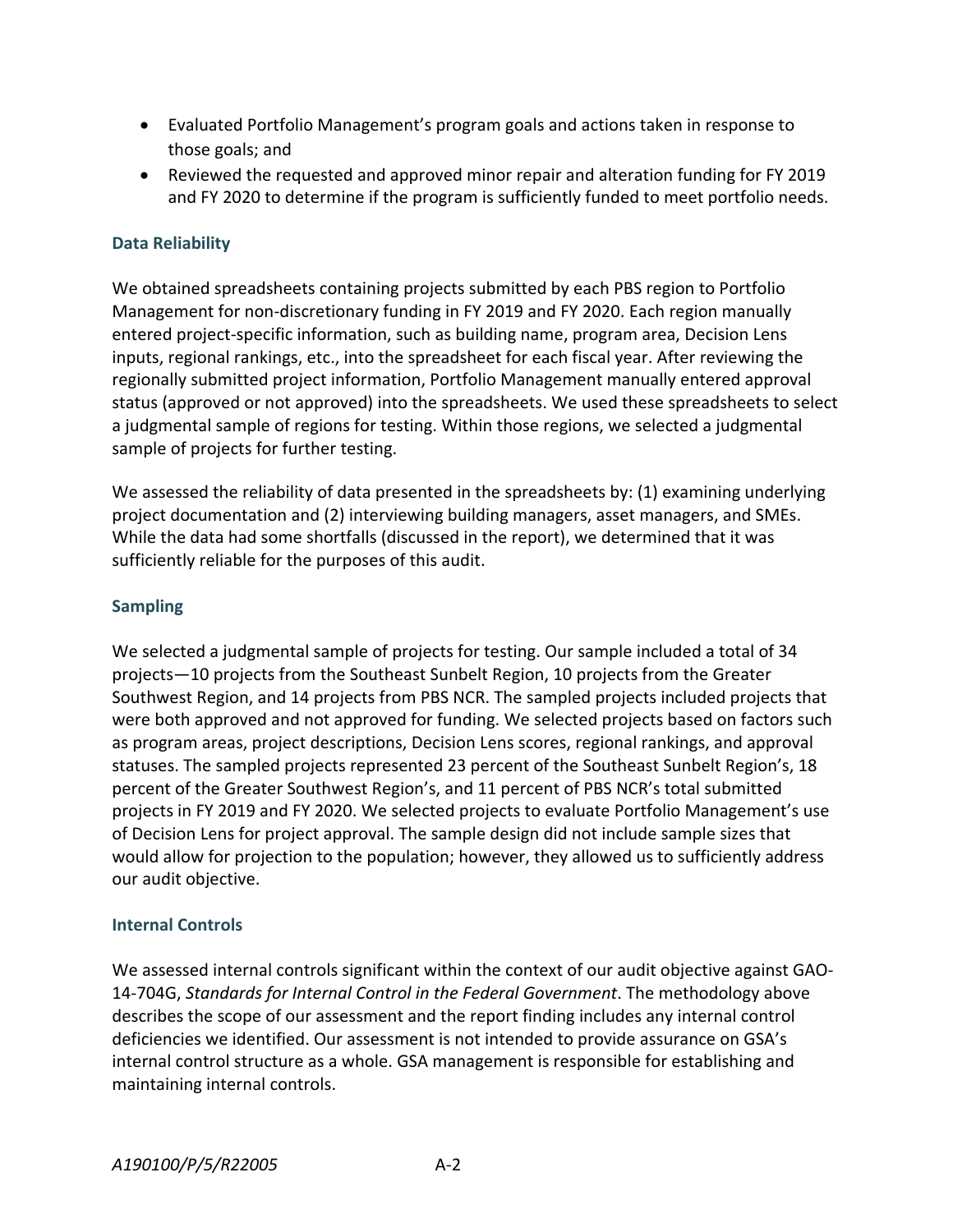In addition to internal control deficiencies identified in this report, we issued *Alert Memorandum: Raw Sewage from the Terry Sanford Federal Building and Courthouse in Raleigh, North Carolina, is Discharging into Local Waterways* on June 3, 2020, based on fieldwork related to this audit. The alert memorandum notified PBS management of control deficiencies regarding how it handled a potential ongoing environmental violation. Specifically, PBS did not have controls in place to notify relevant authorities or take immediate action to remedy the situation.

It was later determined that, while some improper plumbing connections existed, no sewage was discharging from the Terry Sanford Federal Building. In preparing the alert memorandum, we relied upon three studies of the building conducted under contracts awarded by PBS's Southeast Sunbelt Region. Actions taken by PBS in response to our alert memorandum showed that these studies were flawed because they were based on inaccurate diagrams of the plumbing connections at the Terry Sanford Federal Building. Although PBS identified other improper connections, it determined that none of these connections resulted in the discharge of raw sewage into local waterways. Nonetheless, PBS's inadequate response to the potential issue was concerning.

#### **Compliance Statement**

We conducted the audit between September 2019 and November 2020 in accordance with generally accepted government auditing standards. Those standards require that we plan and perform the audit to obtain sufficient, appropriate evidence to provide a reasonable basis for our findings and conclusions based on our audit objective. We believe that the evidence obtained provides a reasonable basis for our finding and conclusions based on our audit objective.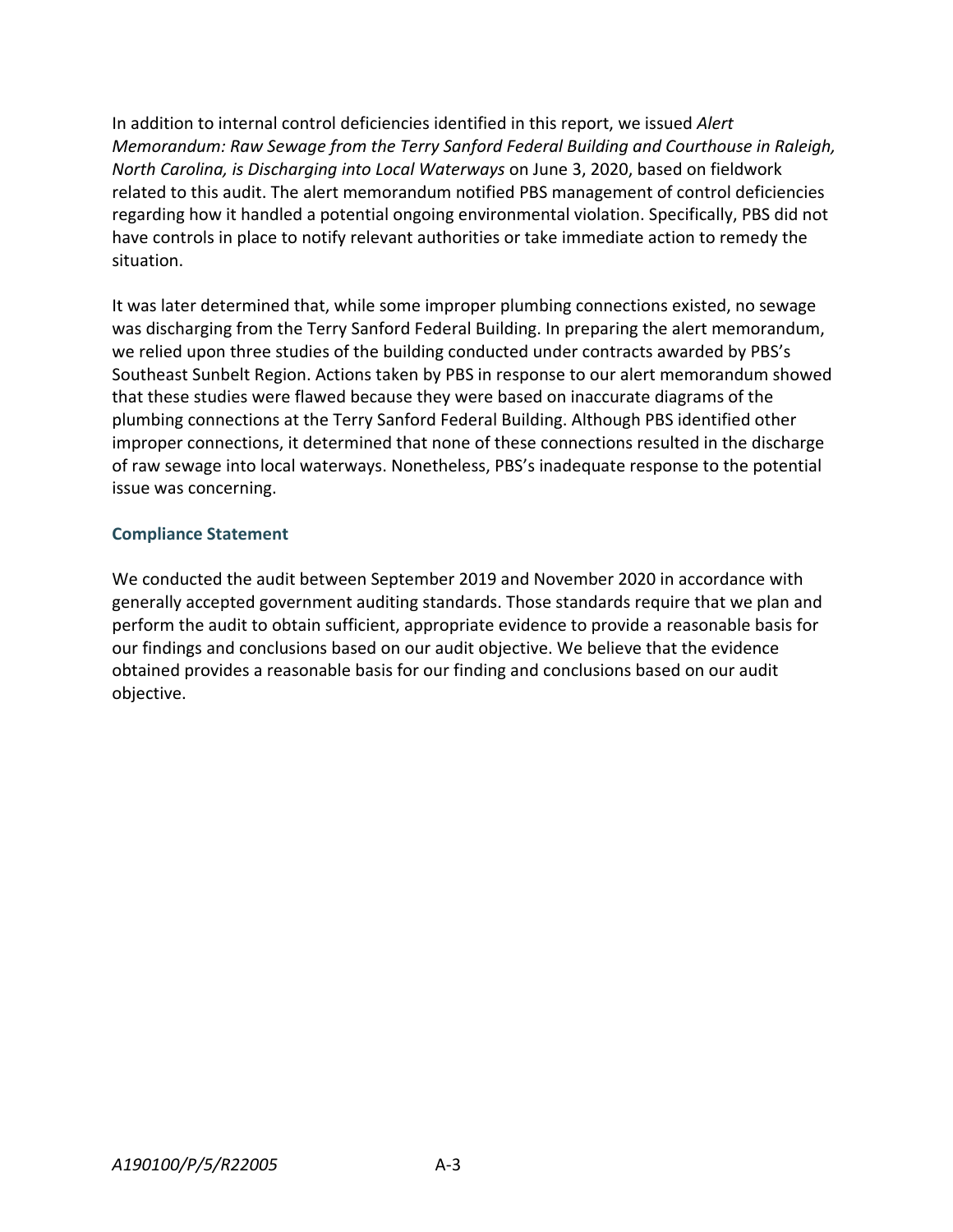# *Appendix B – Available Criteria That Are Not Factored into Decision Lens Scoring*

The table below lists available criteria that PBS regions use to prioritize minor repair and alteration projects that are not factored into Decision Lens scores.

| <b>Criteria</b>                                                               | <b>Evaluation</b>                                                                                                                                                      | <b>Importance In Project</b><br><b>Selection</b>                                                                                                   | <b>Sources</b>                                            |
|-------------------------------------------------------------------------------|------------------------------------------------------------------------------------------------------------------------------------------------------------------------|----------------------------------------------------------------------------------------------------------------------------------------------------|-----------------------------------------------------------|
| <b>Code Compliance</b>                                                        | To what extent will a project<br>affect code deficiencies?                                                                                                             | Noncompliance with<br>federal, state, and local<br>regulations may result in<br>health or safety issues as<br>well as fines                        | <b>Building</b><br>managers and<br><b>SMEs</b>            |
| <b>Number of Failures</b>                                                     | How many times has a system<br>been inoperable?                                                                                                                        | Systems do not wear<br>equally; known failures<br>often indicate reduced<br>lifespan                                                               | <b>Building</b><br>managers and<br>service logs           |
| Redundancy                                                                    | Do appropriate systems have<br>a backup in case one becomes<br>inoperable (i.e., chillers)?                                                                            | Ensure buildings will not<br>be shut down in the<br>event of system loss                                                                           | <b>Building</b><br>managers                               |
| <b>Obsoleteness of</b><br>Parts                                               | Are replacement parts<br>available for a given system?                                                                                                                 | Systems without<br>available parts may incur<br>long or expensive<br>shutdowns due to parts<br>availability or may need<br>to be replaced entirely | <b>SMEs</b>                                               |
| <b>Remaining Useful</b><br>Life                                               | How old is a system relative<br>to its design?                                                                                                                         | Likelihood of failure<br>typically increases with<br>age                                                                                           | <b>SMEs</b>                                               |
| <b>Building Size</b>                                                          | How large is the affected<br>building?                                                                                                                                 | Has special implications<br>for fire and life safety<br>projects                                                                                   | <b>Asset Business</b><br>Plan and<br>building<br>managers |
| <b>Building Height</b>                                                        | <b>Asset Business</b><br>Has special implications<br>How tall is the affected<br>Plan and<br>for fire and life safety<br>building?<br>building<br>projects<br>managers |                                                                                                                                                    |                                                           |
| <b>Number of Actual</b><br><b>Evacuations or</b><br><b>Forced Relocations</b> | Does this project address a<br>deficiency that has caused<br>loss of tenantable space?                                                                                 | Projects that cause<br>evacuations bring<br>additional costs to GSA<br>and negatively affect<br>tenants                                            | <b>Building</b><br>managers and<br><b>SMEs</b>            |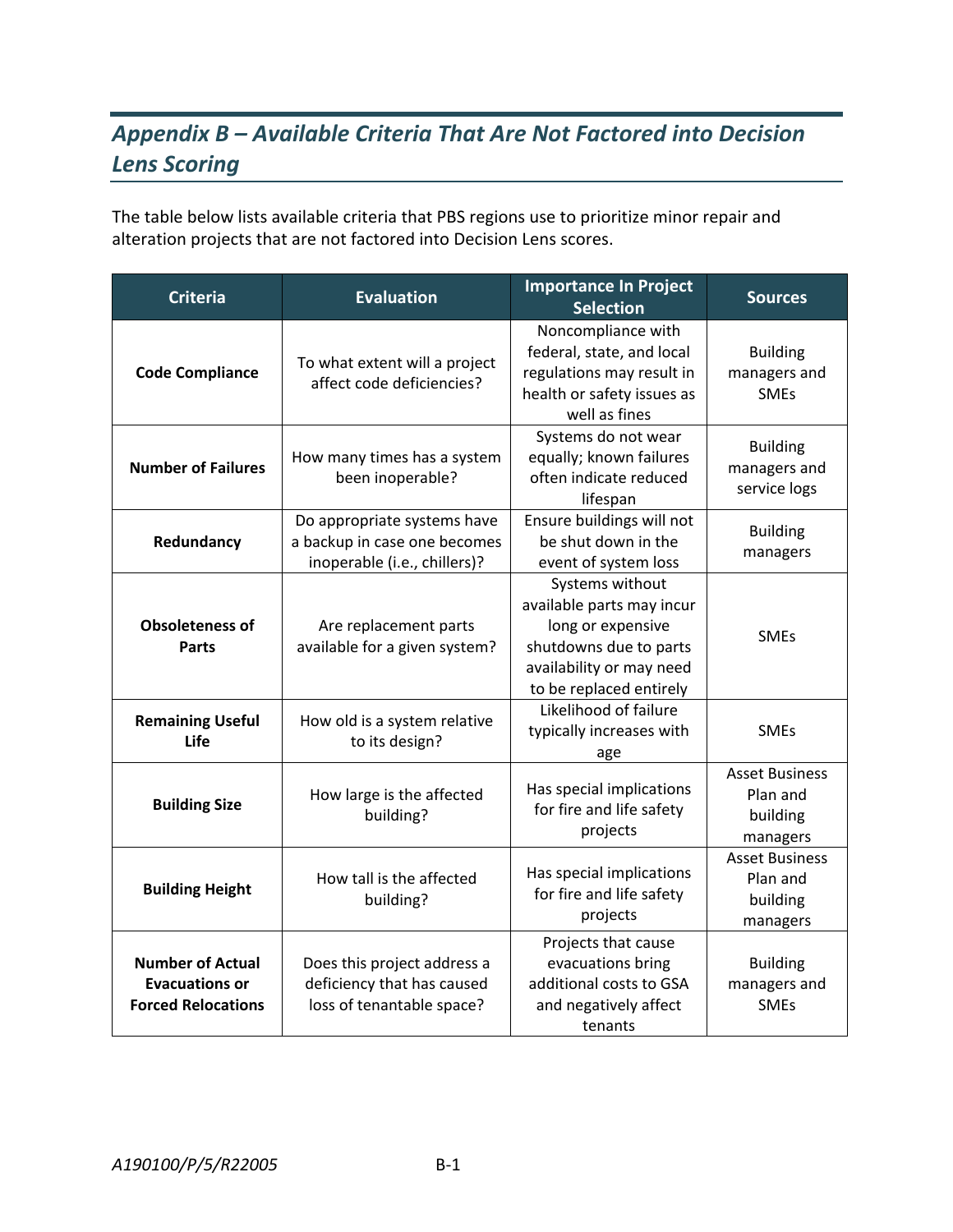# *Appendix C – GSA Comments*

|                                                                         | DocuSign Envelope ID: B51272F5-B014-46FE-958D-F26B45A447B8                                                                                       |                                                                                                                                                          |  |
|-------------------------------------------------------------------------|--------------------------------------------------------------------------------------------------------------------------------------------------|----------------------------------------------------------------------------------------------------------------------------------------------------------|--|
|                                                                         | GS.                                                                                                                                              | <b>Public Buildings Service</b>                                                                                                                          |  |
|                                                                         | April 18, 2022                                                                                                                                   |                                                                                                                                                          |  |
|                                                                         | <b>MEMORANDUM FOR</b>                                                                                                                            | <b>MICHAEL LAMONICA</b><br>ACTING REGIONAL INSPECTOR GENERAL FOR<br><b>AUDITING</b><br><b>GREAT LAKES REGION AUDIT OFFICE (JA-5)</b>                     |  |
|                                                                         | FROM:                                                                                                                                            | NINA M. ALBERT<br><b>COMMISSIONER</b><br>PUBLIC BUILDINGS SERVICE (P)                                                                                    |  |
|                                                                         | SUBJECT:                                                                                                                                         | Response to the Office of Inspector General Draft Audit<br>Report, Audit of PBS's Approval Process for Minor Repair<br>and Alteration Projects (A190100) |  |
|                                                                         | Thank you for the opportunity to comment on the subject audit report. We reviewed the<br>report and agree with the findings and recommendations. |                                                                                                                                                          |  |
| If you have any questions, please contact Shadia Malik at 202-536-6949. |                                                                                                                                                  |                                                                                                                                                          |  |
|                                                                         |                                                                                                                                                  |                                                                                                                                                          |  |
|                                                                         |                                                                                                                                                  |                                                                                                                                                          |  |
|                                                                         |                                                                                                                                                  |                                                                                                                                                          |  |
|                                                                         |                                                                                                                                                  |                                                                                                                                                          |  |
|                                                                         |                                                                                                                                                  |                                                                                                                                                          |  |
|                                                                         |                                                                                                                                                  |                                                                                                                                                          |  |
|                                                                         |                                                                                                                                                  |                                                                                                                                                          |  |
|                                                                         |                                                                                                                                                  |                                                                                                                                                          |  |
|                                                                         |                                                                                                                                                  |                                                                                                                                                          |  |
|                                                                         |                                                                                                                                                  |                                                                                                                                                          |  |
|                                                                         |                                                                                                                                                  | 1800 F Street, NW<br>Washington, DC 20405-0002<br>www.gsa.gov                                                                                            |  |
|                                                                         |                                                                                                                                                  |                                                                                                                                                          |  |